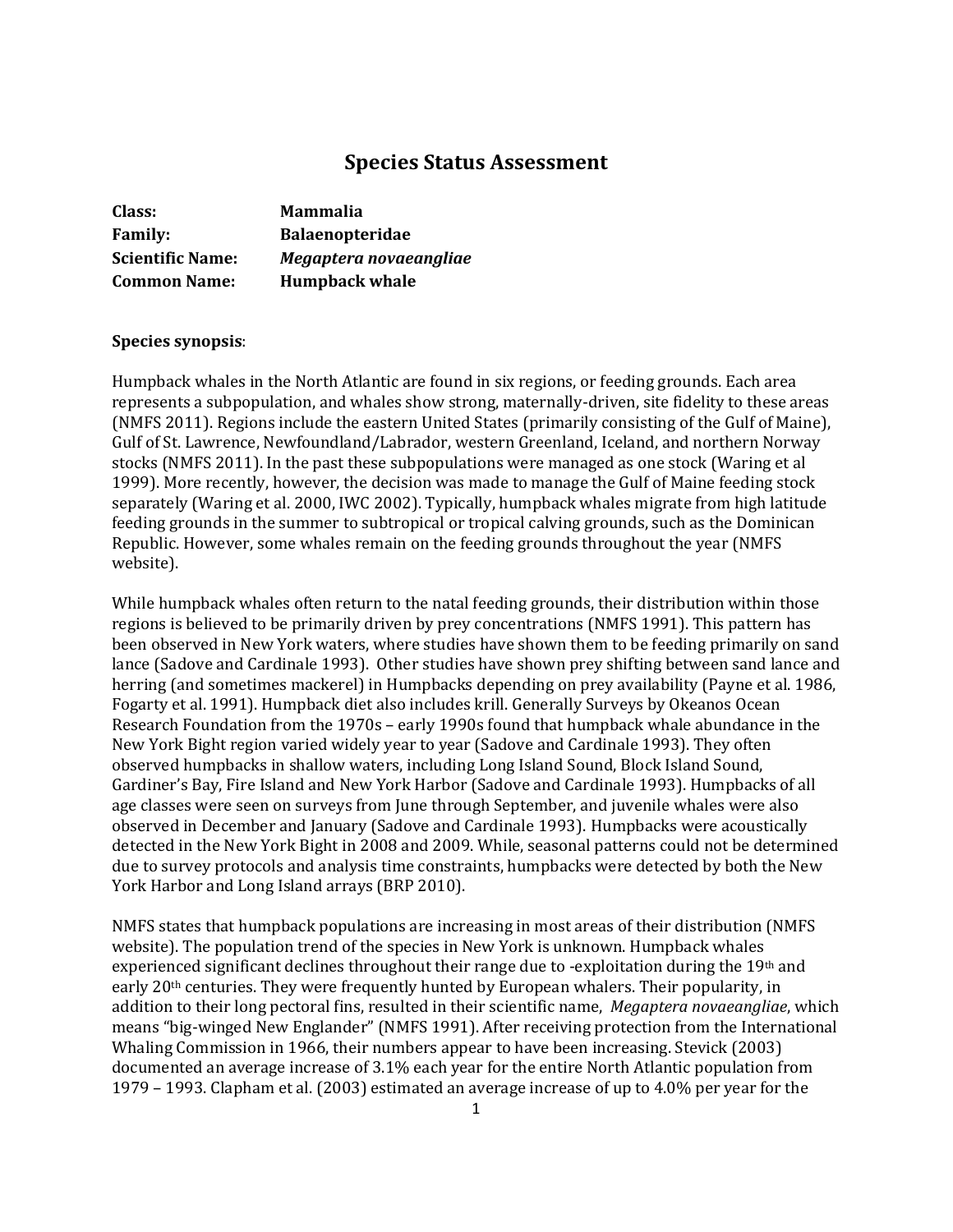Gulf of Maine stock from 1992 – 2000. The variation in the rate of increase is due to uncertainties in calf survival (Clapham et al. 2003).

# **I. Status**

# **a. Current and Legal Protected Status**

- i. Federal <u>Endangered</u> **Candidate?** *Candidate*
- **ii.** New York <u>Endangered</u>

# **b. Natural Heritage Program Rank**

- **i. Global G4**
- **ii. New York** \_\_\_\_\_SNA\_\_\_\_\_\_\_\_\_\_\_\_\_\_\_\_\_\_\_\_\_ **Tracked by NYNHP?** \_\_Yes\_\_

# **Other Rank (e.g. Partners in Flight):**

Depleted under the Marine Mammal Protection Act CITES Appendix I Species of Special Concern under the Species at Risk Act (Canada)

# **Status Discussion:**

Humpback whales were heavily hunted in the 19<sup>th</sup> and 20<sup>th</sup> centuries. The species was listed under the Endangered Species Act when it was first enacted in 1973. NOAA, Fisheries states that humpback populations are increasing in most areas of their distribution (NMFS website). NMFS considers the Gulf of Maine population to be a strategic stock, because annual human-related mortality and serious injury exceeds the calculated Potential Biological Removal (PBR) defined by the Marine Mammal Protection Act. However, NOAA, Fisheries considers the Gulf of Maine population to be increasing (Stevic et al. 2003, NMFS 2013). Okeanos Foundation estimated that no more than 50 – 100 individual humpback whales use the New York Bight area at one time, based on the results of their surveys (Sadove and Cardinale 1993). Recent population estimate by NOAA, Fisheries for the western North Atlantic is 11,500 (NMFS 2013). The best abundance estimate of the Gulf of Maine stock is 847 animals; this estimate is derived from line-transect surveys conducted from the southern Gulf of Maine to the upper Bay of Fundy to the Gulf of St. Lawrence in the summer of 2006 (NMFS 2011). The minimum population estimate for this stock is 549 animals (NMFS 2011).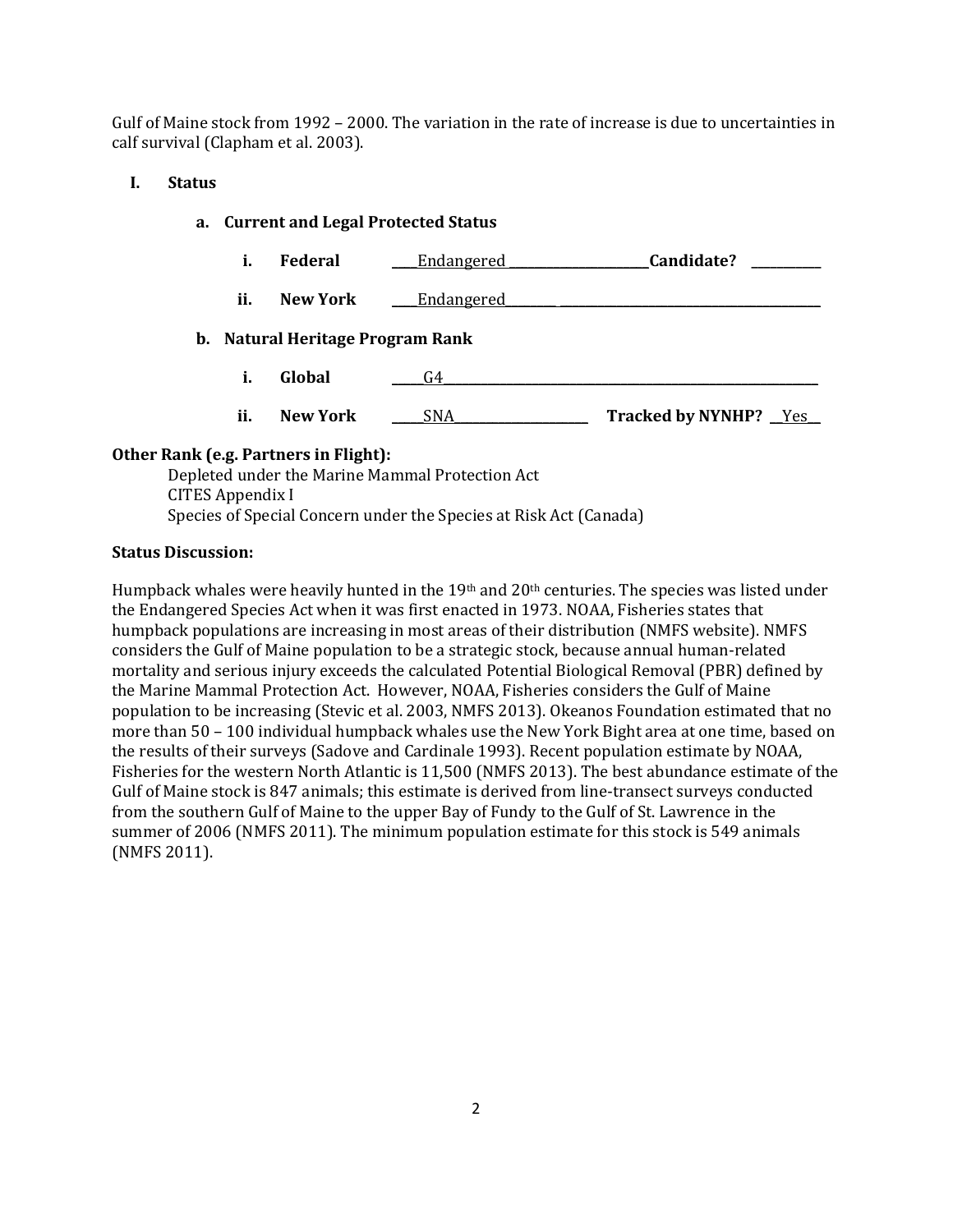### **II. Abundance and Distribution Trends**

- **a. North America**
	- **i. Abundance**
	- **\_\_\_\_\_ declining \_\_X\_\_ increasing \_\_\_\_\_\_stable \_\_\_\_\_unknown**
	- **ii. Distribution:**

**\_\_\_\_\_ declining \_\_\_\_\_increasing \_\_\_\_\_\_stable \_\_X\_\_ unknown Time frame considered:** \_\_Washington/Oregon/California stock increased\_\_\_\_  $\sim$ 7.5% from 1991 – 2008. Atlantic stock increased between 0.0 and 4.0% from 1992  $-2000.$ 

### **b. Regional**

**i. Abundance**

**\_\_\_\_\_ declining \_\_X\_\_ increasing \_\_\_\_\_stable \_\_\_\_\_\_unknown**

**ii. Distribution:**

| declining | increasing | stable | unknown |
|-----------|------------|--------|---------|
|-----------|------------|--------|---------|

**Regional Unit Considered:\_\_\_\_\_\_\_\_Northeast\_\_\_\_\_\_\_\_\_\_\_\_\_\_\_\_\_\_\_\_\_\_\_\_\_\_\_\_\_\_\_\_\_\_\_\_\_\_\_\_ Time Frame Considered: \_\_**Stevick (2003) estimated an increase of 3.1% from 1979 – 2003. Clapham (2003) estimated an increase of between  $0.0\%$  and  $4.0\%$ from 1992 - 2000 depending on calf survival rates.

**c. Adjacent States and Provinces**

| <b>CONNECTICUT</b>                                          | Not Present No data |          |
|-------------------------------------------------------------|---------------------|----------|
| <i>i.</i> Abundance                                         |                     |          |
|                                                             |                     |          |
| ii. Distribution:                                           |                     |          |
|                                                             |                     |          |
| Time frame considered: Rare visitor, trends never analyzed. |                     |          |
|                                                             |                     | SGCN? No |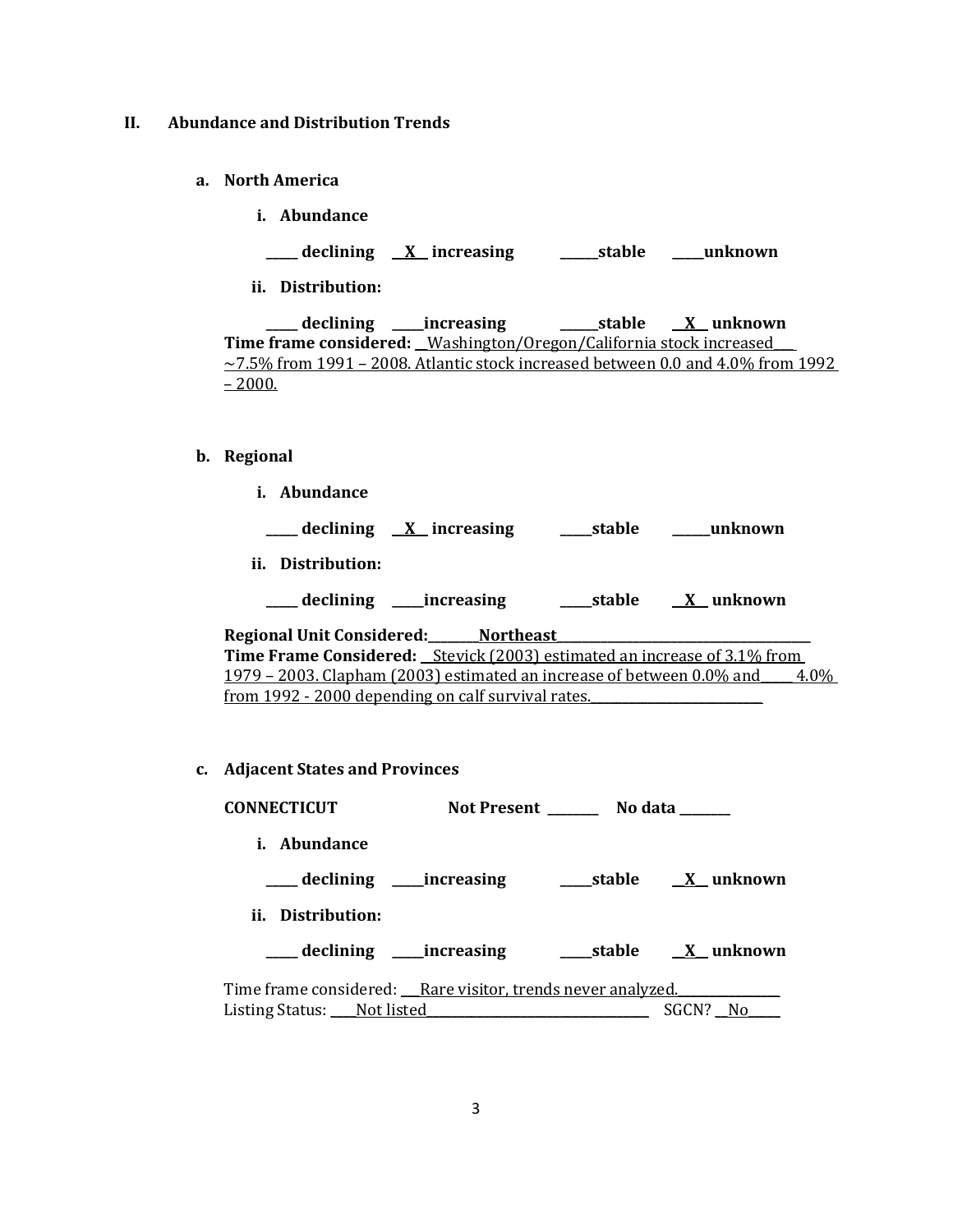|                   | MASSACHUSETTS Not Present ______                                                                | <b>No data</b> ______ |
|-------------------|-------------------------------------------------------------------------------------------------|-----------------------|
| i. Abundance      |                                                                                                 |                       |
|                   | ___ declining ____ increasing ______ stable ___ X__ unknown                                     |                       |
| ii. Distribution: |                                                                                                 |                       |
|                   | ___ declining ____increasing ______stable ___ X__unknown                                        |                       |
|                   | Time frame considered: ___ State trends never analyzed.<br>Listing Status: Endangered SGCN? Yes |                       |
|                   | NEW JERSEY Not Present __________ No data _______                                               |                       |
| i. Abundance      |                                                                                                 |                       |
|                   | ___ declining ____increasing ______stable _____X_unknown                                        |                       |
| ii. Distribution: |                                                                                                 |                       |
|                   | ___ declining ____increasing ______stable _____X__ unknown                                      |                       |
|                   | Time frame considered: ___ State trends never analyzed.<br>Listing Status: Endangered SGCN? Yes |                       |
| <b>ONTARIO</b>    | Not Present <u>X</u> No data ______                                                             |                       |
| i. Abundance      |                                                                                                 |                       |
|                   |                                                                                                 |                       |
| ii. Distribution: |                                                                                                 |                       |
|                   |                                                                                                 |                       |
|                   |                                                                                                 |                       |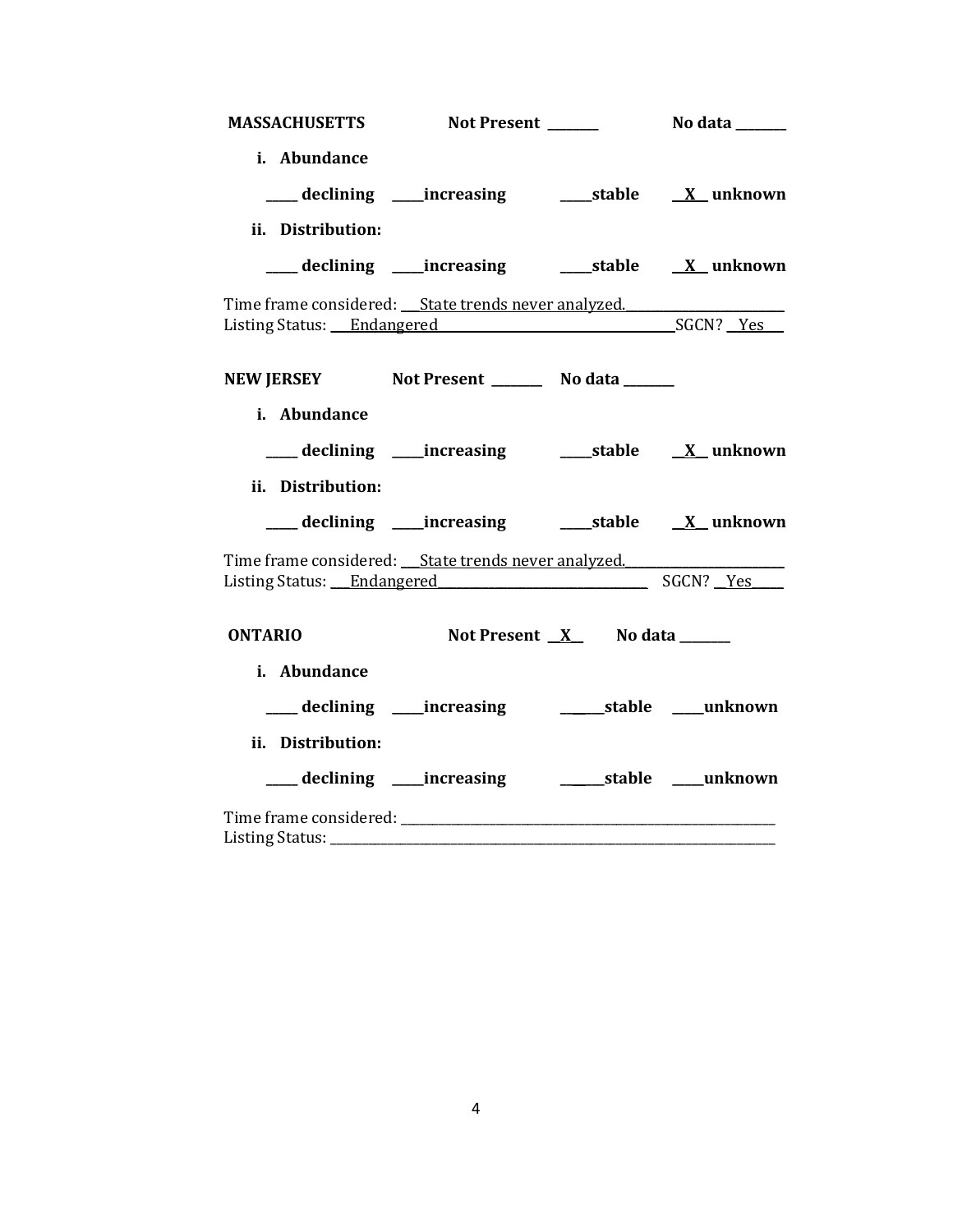| <b>PENNSYLVANIA</b>                                                                                                            | Not Present <u>X</u> No data ______                      |                                 |  |
|--------------------------------------------------------------------------------------------------------------------------------|----------------------------------------------------------|---------------------------------|--|
| i. Abundance<br>ii. Distribution:                                                                                              |                                                          |                                 |  |
|                                                                                                                                | ____ declining ____ increasing _____ stable ____ unknown |                                 |  |
|                                                                                                                                |                                                          |                                 |  |
| <b>QUEBEC</b>                                                                                                                  |                                                          |                                 |  |
| i. Abundance<br>ii. Distribution:                                                                                              |                                                          |                                 |  |
|                                                                                                                                |                                                          |                                 |  |
| Time frame considered: Trends not analyzed.<br>Listing Status: Species of Special Concern Charles Contains the Special Concern |                                                          |                                 |  |
| <b>VERMONT</b><br>i. Abundance                                                                                                 |                                                          | Not Present $X$ No data _______ |  |
|                                                                                                                                | ___ declining ____increasing ______stable ____unknown    |                                 |  |
| ii. Distribution:                                                                                                              | ___ declining ____increasing ______stable ____unknown    |                                 |  |
|                                                                                                                                |                                                          |                                 |  |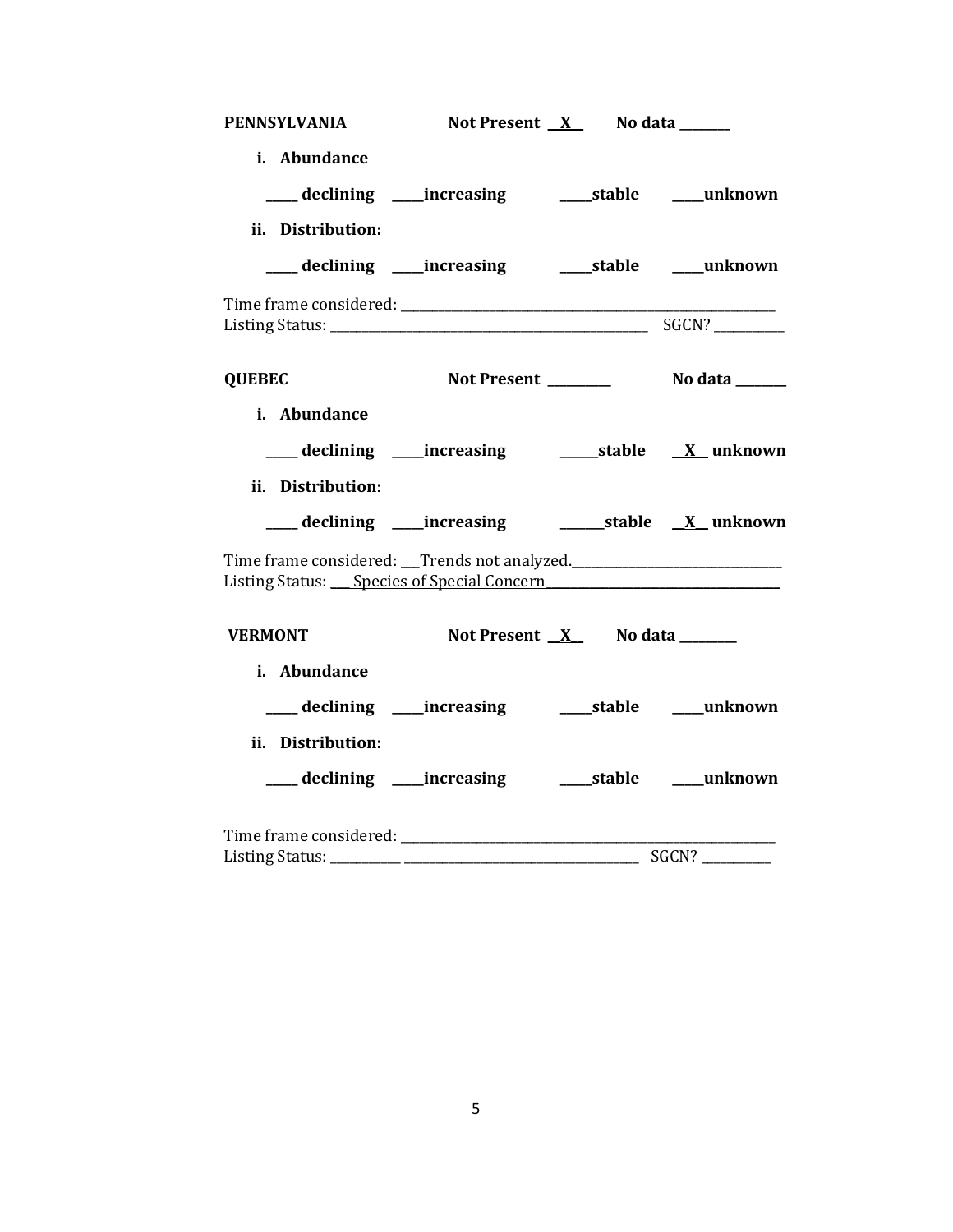| <b>RHODE ISLAND</b> |                   |                                                     | Not Present __________ No data _______                       |
|---------------------|-------------------|-----------------------------------------------------|--------------------------------------------------------------|
|                     | i. Abundance      |                                                     |                                                              |
|                     |                   |                                                     | ___declining ___increasing _____stable <u>X</u> _unknown     |
|                     | ii. Distribution: |                                                     |                                                              |
|                     |                   |                                                     | ___declining ___increasing _____stable ___ <u>X</u> _unknown |
|                     |                   |                                                     | Time frame considered: Trends never analyzed.                |
|                     |                   |                                                     | Listing Status: Endangered SGCN? Yes                         |
|                     |                   |                                                     |                                                              |
|                     |                   |                                                     |                                                              |
| d. NEW YORK         |                   |                                                     | No data $\_\_\_\_\_\_\_\_\_\_\_\_\$                          |
|                     | i. Abundance      |                                                     |                                                              |
|                     |                   |                                                     | ___declining ___increasing ____stable <u>X</u> _unknown      |
|                     | ii. Distribution: |                                                     |                                                              |
|                     |                   |                                                     |                                                              |
|                     |                   | Time frame considered: State trends never analyzed. |                                                              |
|                     |                   | Listing Status: Endangered                          | SGCN? Yes                                                    |

### **Monitoring in New York.**

From February 2008 – March 2009 Cornell University partnered with DEC and conducted passive acoustic monitoring for cetaceans in New York coastal waters (BRP 2010).

NOAA, NEFSC, Protected Species Branch conducts regular aerial and ship board surveys to determine the abundance and distribution of protected species in the North East. However, sampling, including scale of sampling, is not specific either to large whales in the New York Bight, nor is sampling year round. There are no current monitoring activities or regular surveys conducted by the State of New York or specific to large whales in the New York Bight. However, DEC, Marine Resources and Natural Heritage Program are currently in the planning stages to establish a regular monitoring program for large whales. The monitoring techniques and protocols have not yet been determined. There is currently funding for three years of monitoring.

## **Trends Discussion:**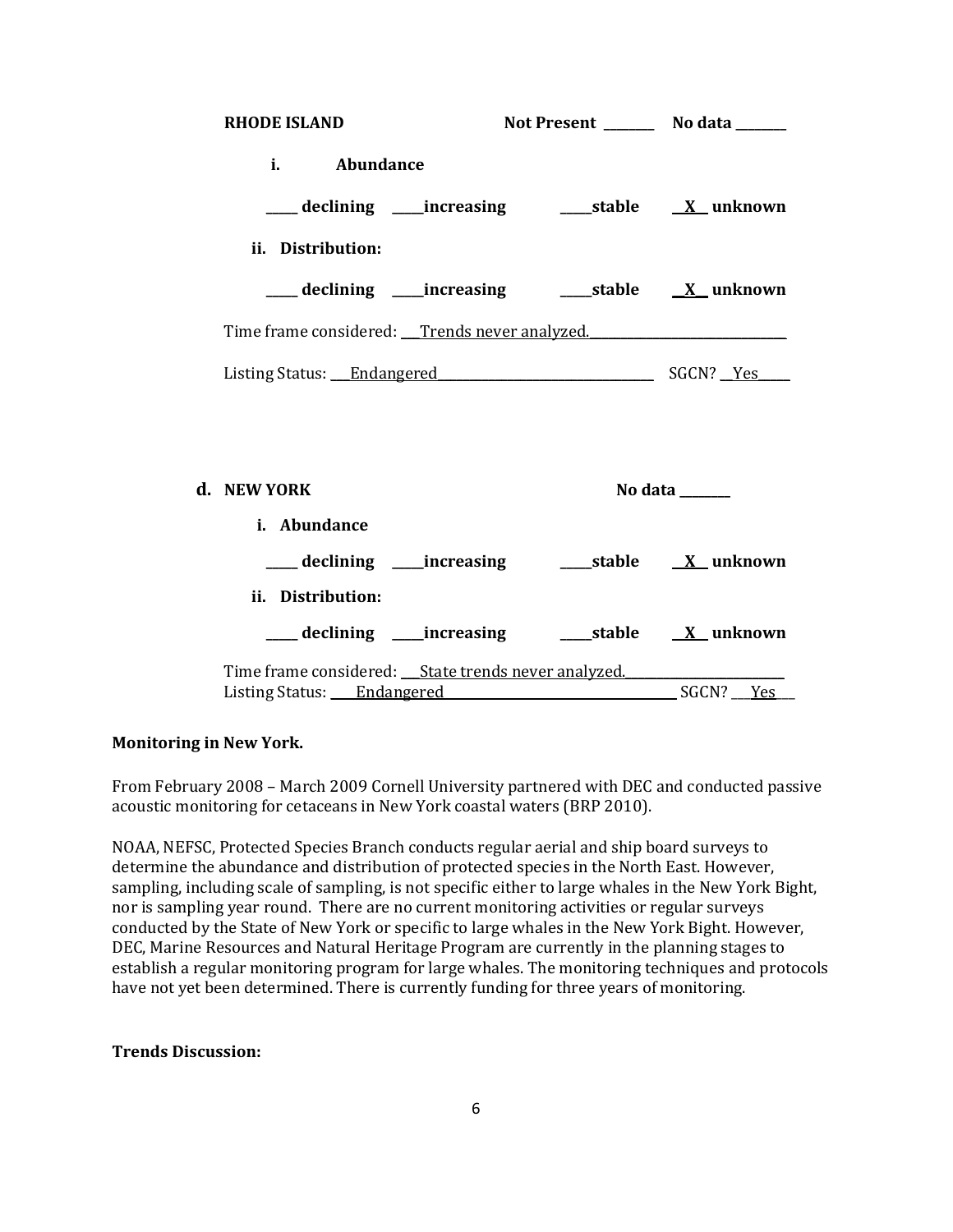Humpback whales were heavily hunted in the 19<sup>th</sup> and 20<sup>th</sup> centuries. Over-exploitation brought many populations down to below 10% of their historic levels (Braham 1984, NMFS 1991). The humpback whale is believed to be the fourth most numerically depleted species during the time of whaling, behind the North Atlantic right whale (*Eubalaena glacialis*), the blue whale (*Balaenoptera musculus*), and the bowhead whale (*Balaena mysticetus*) (NMFS 1991). American whalers alone killed between 14,000 and 18,000 humpback whales (NMFS 1991). Humpbacks were heavily exploited because of their slow-moving nature, coastal distribution, and high oil yield.

Humpback whales received protection from hunting in the North Atlantic in 1955, and additional protection when listed under the Endangered Species Act in 1973 and the Marine Mammal Protection Act in 1972 (NMFS 1991). Since this time, humpbacks appear to be making a recovery. Most populations, including the Gulf of Maine stock, appear to be increasing (NMFS 2013). The entire North Atlantic is believed to have been increasing at an average rate of 3.1% from 1979 – 1993 (Stevick et al. 2003). The best estimate for maximum productivity (recent estimate of observed population growth) for the Gulf of Maine stock was calculated to be 6.5% by Barlow and Clapham (NMFS 2013). No trend estimates are available for the feeding subpopulations (NMFS 2013). However, an increasing number were documented in the mid-Atlantic during the early 1990s (Wiley et al. 1995).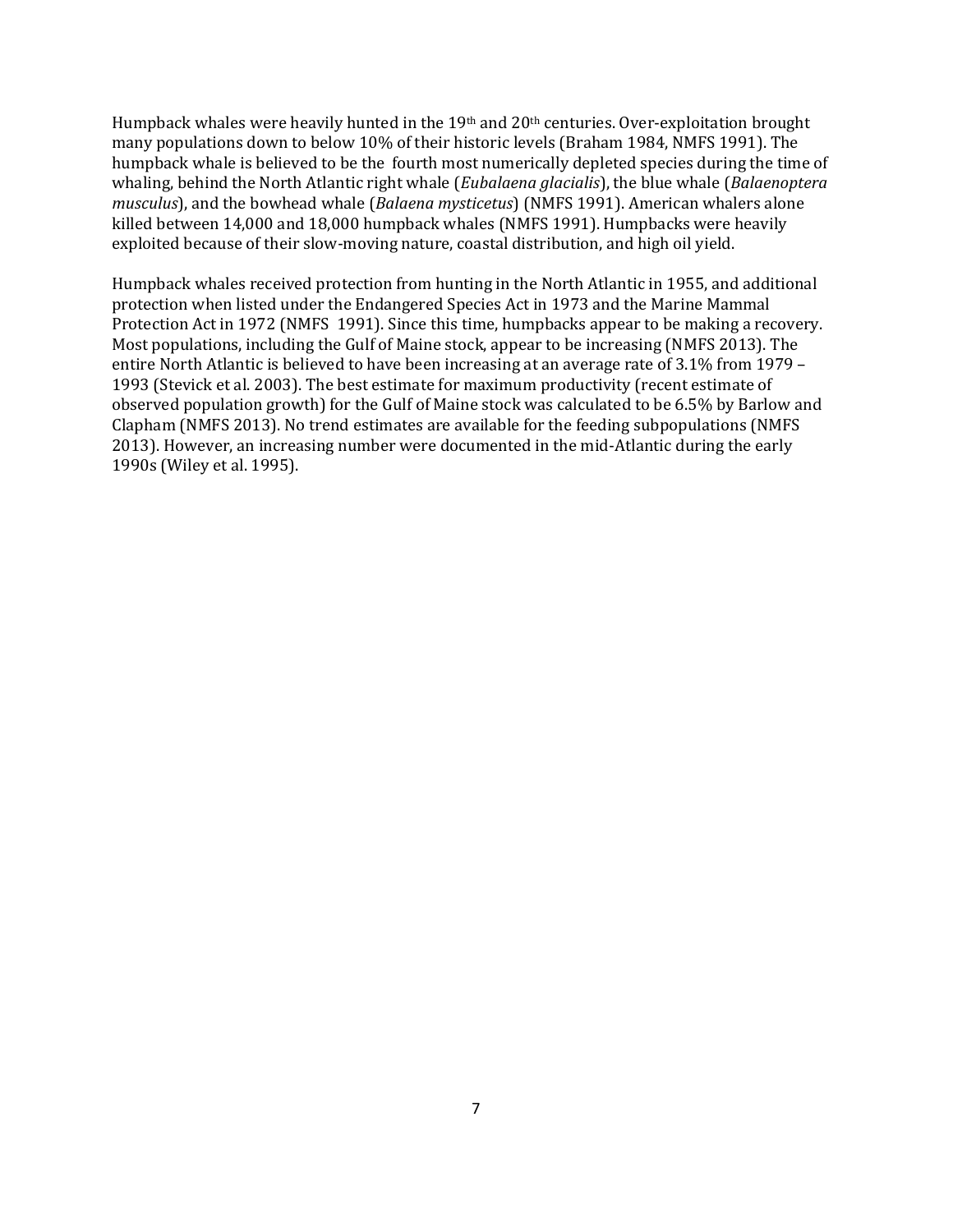

Figure 1. Distribution of humpback whale sightings from NEFSC and SEFSC shipboard and aerial surveys during the summers of 1998, 1999, 2002, 2004, 2006 and 2007. Isobaths are the 100m, 1000m and 4000m depth contours. Figure from NMFS 2011.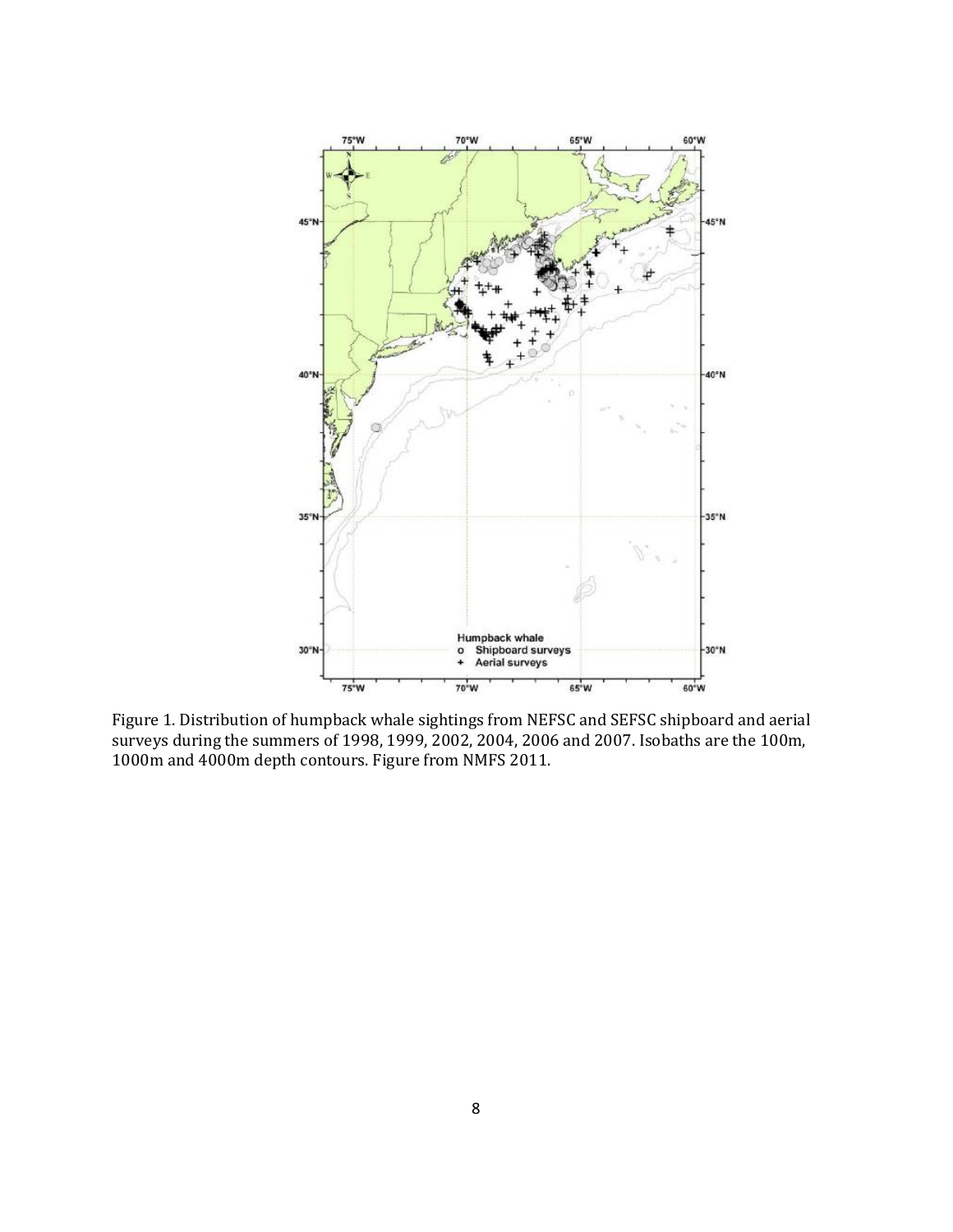

Figure 2. Locations of sightings of humpback whales by surveys conducted by the Okeanos Ocean Research Foundation from 15 years of research from the 1970s – early 1990s. From Sadove & Cardinale 1993.



Figure 3. Estimated annual catches of humpback whales from North Atlantic Ocean from 1664 to 2000. Data include individuals caught incidentally through entanglement in fishing nets. Figure from Smith and Reeves 2003, Stevick et al. 2003.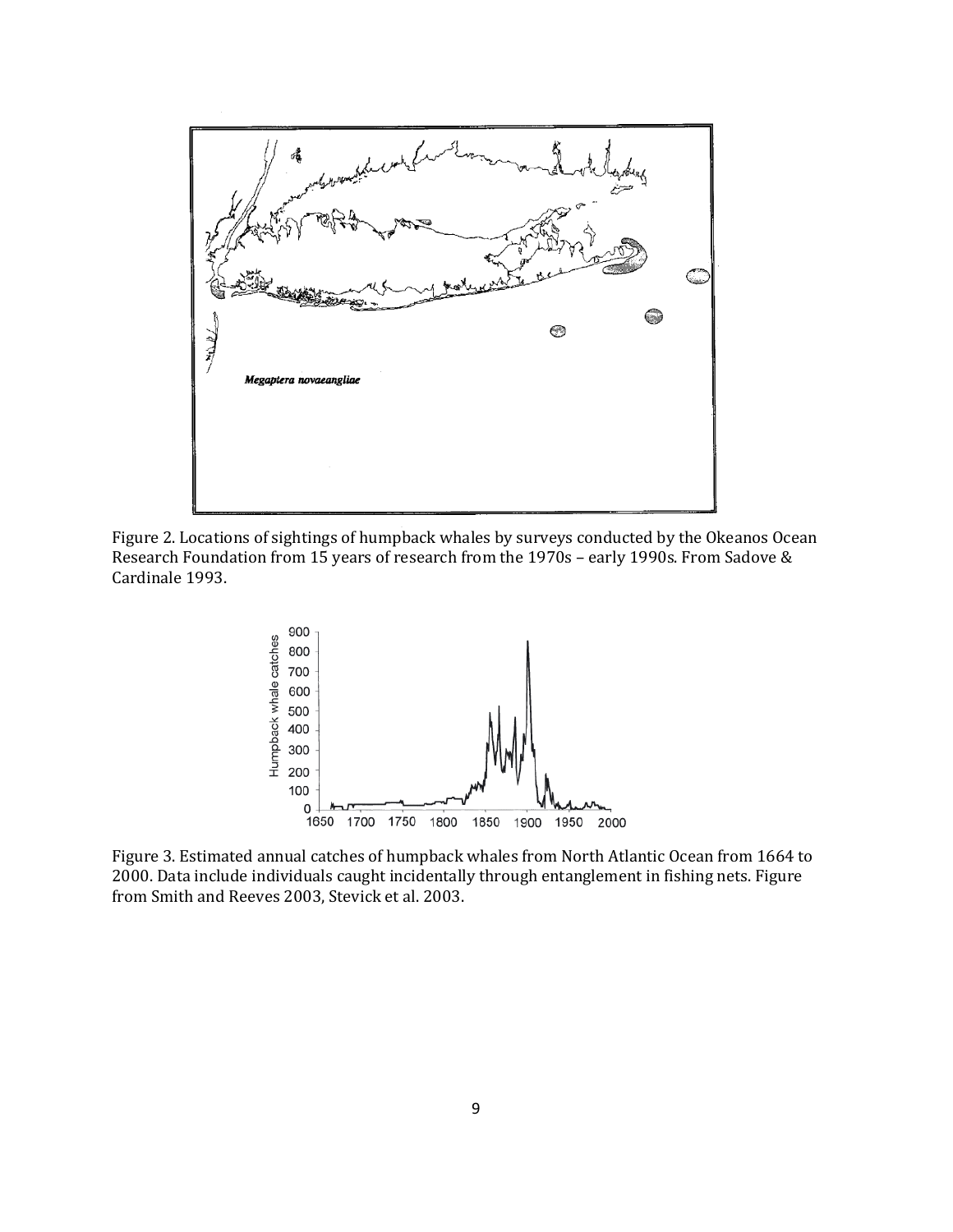

Figure 4. Abundance estimates (±SE) for humpback whales wintering in the West Indies with exponential (---) and logistic (--) population growth models fitted. Approximate corrected values for estimates showing severe bias. These estimates are not used in fitting the regression. Previously published estimates of abundance all fall well below the expected values from either model. Figure from Stevick et al. 2003.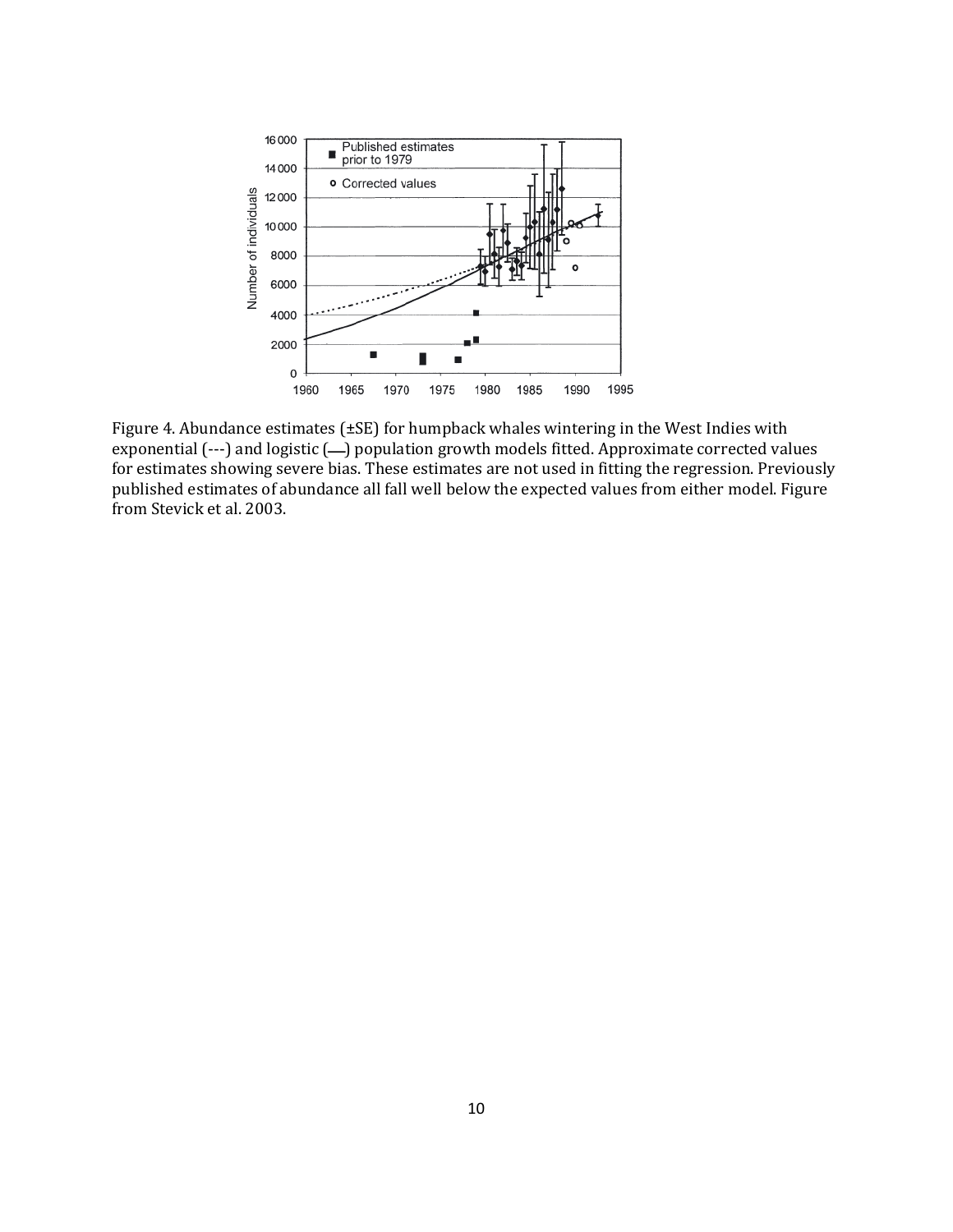### **III. New York Rarity, if known:**

| Historic      | # of Animals | # of Locations | % of State |
|---------------|--------------|----------------|------------|
| prior to 1970 |              |                |            |
| prior to 1980 |              |                |            |
| prior to 1990 |              |                |            |

# **Details of historic occurrence:**

Unknown for New York. Surveys done by Okeanos Foundation documented humpbacks regularly in New York waters in surveys from the 1970s – early 1990s (Sadove and Cardinale 1993). They noted that the actual abundance varied widely from year to year, although humpbacks were most commonly seen during the summer months and between December and January (Sadove and Cardinale 1993). While no population estimates could be developed, the Okeanos Foundation stated that probably no more than 50 – 100 humpbacks used the New York Bight at one time during this time period (Sadove and Cardinale 1993).

### **Current # of Animals**

# **11,500 for western North Atlantic, 847 for Gulf of Maine Stock, # in NY Bight is unknown\_\_\_\_\_\_\_\_\_\_**

## **Details of current occurrence:**

Unknown for New York. During recent deployment of passive acoustic recorders in the New York Harbor area and offshore of Long Island by Cornell University Humpbacks were documented opportunistically on 70 of 258 recording days. The majority (98.6%) were in the spring and winter (BRP 2010). The recording buoys were only deployed during spring 2008, autumn 2008, and winter 2008 – 2009 and data for Humpbacks was only collected opportunistically (BRP 2010).

### **New York's Contribution to Species North American Range:**

| % of NA Range in New York | <b>Classification of New York Range</b> |  |
|---------------------------|-----------------------------------------|--|
| $\frac{100}{2}$ (endemic) | Core                                    |  |
| $-76-99$                  | $X$ Peripheral                          |  |
| $\frac{1}{2}$ 51-75       | ___ Disjunct                            |  |
| $\_\_26-50$               | Distance to core population:            |  |
| $\underline{X}$ 1-25      |                                         |  |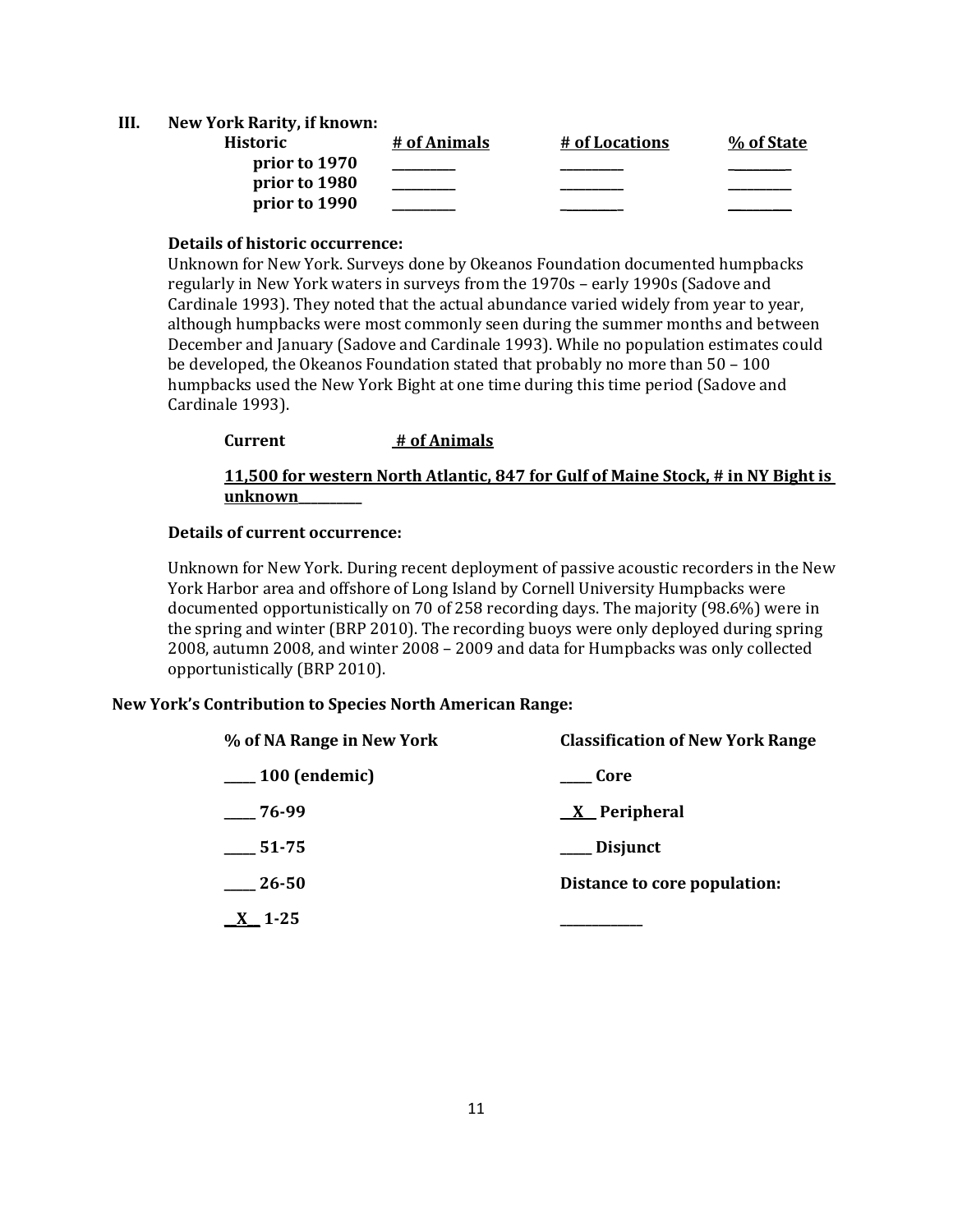### **IV. Primary Habitat or Community Type:**

- **1.** Pelagic
- **2.** Marine, Deep Subtidal

**3.** Estuarine, Deep Subtidal

| <b>Habitat or Community Type Trend in New York:</b> |            |           |  |  |
|-----------------------------------------------------|------------|-----------|--|--|
| ____ Declining ____ Stable                          | Increasing | X Unknown |  |  |
| Time frame of decline/increase:                     |            |           |  |  |
| <b>Habitat Specialist?</b>                          | Yes        | X No      |  |  |
| <b>Indicator Species?</b>                           | X Yes      | Nο        |  |  |

#### **Habitat Discussion:**

Humpback whales in the North Atlantic range from high-latitude feeding grounds to low-latitude breeding grounds. In the western North Atlantic, humpbacks can be found in four different feeding areas: Gulf of Maine/eastern U.S., Gulf of St. Lawrence, Newfoundland/Labrador and western Greenland (NMFS 2011). Humpbacks exhibit feeding site fidelity, and calves usually return to the feeding grounds they initially traveled to with their mothers (NMFS 1991). It is believed that a majority of whales from these feeding grounds migrate to the West Indies to mate and calve. The majority of humpbacks are found in the waters off of the Dominican Republic, most notably Silver Bank, Navidad Bank, and Samana Bay (Balcomb and Nichols 1982, Whitehead and Moore 1982, Mattila et al. 1989, Mattila et al. 1994, NMFS 2011). Not all humpbacks migrate to the West Indies each winter. An increasing number have been documented in the Mid-Atlantic states (Wiley et al. 1995). Surveys by Okeanos Foundation in New York waters found juvenile humpbacks using the New York Bight region during December and January, indicating that this area could be an important wintering area for juvenile whales (Sadove and Cardinale 1993). Studies show that that the area of the mid-Atlantic is an additional winter feeding ground (Barco et al. 2002).

Within the feeding area, humpback whales are often associated with areas of upwelling, which typically occur in areas where there are changes in underwater topography, such as underwater banks, ledges and seamounts (CETAP 1982, Payne et al. 1986, Robbins 2007). There is some evidence of demographic differences throughout the Gulf of Maine feeding ground (Robbins 2007). Robbins (2007) found that females were more likely to use southern areas, while males were more frequently encountered in northern areas, such as the Bay of Fundy. Unfortunately, most research covers only the Gulf of Maine north to the Bay of Fundy, and does not include the New York Bight (Robbins 2007). The study did suggest that adult females appeared to primarily use areas where sand lance was the primary prey (Robbins 2007). In the Gulf of Maine these were nearshore areas where sandy shoals were found, including Stellwagen Bank(Payne et al. 19686). However, it was found that Humpbacks sometimes switched to herring (and sometimes mackerel) when prey availability shifted (Payne et al. 1986, Fogarty et al. 1991). When this occurs Humpbacks have been found further offshore in Cultivator Shoal, Jeffrey's Ledge and the Northeast peak of Georges where they also sometimes feed on krill (Wienrich et al 1997).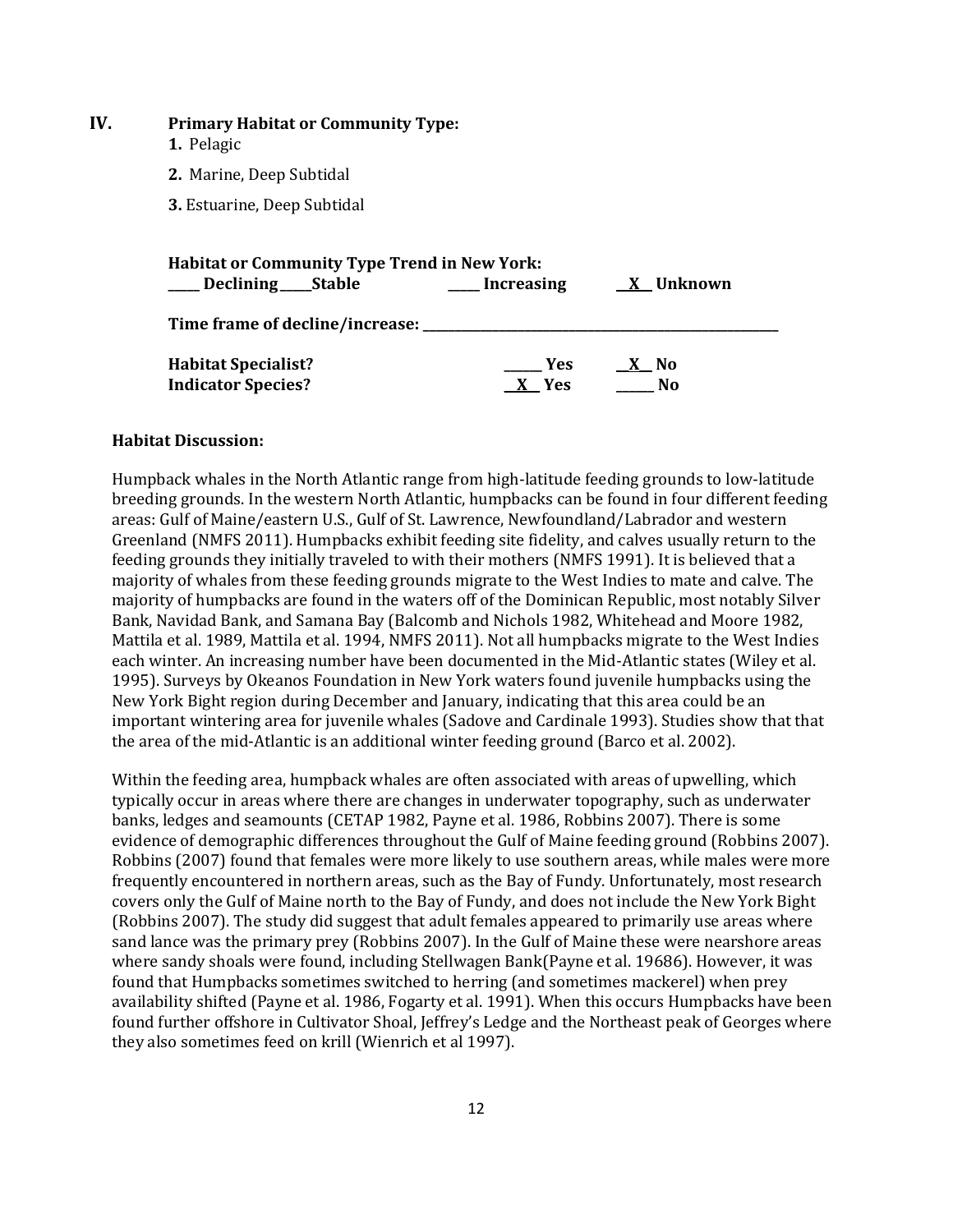Sadove and Cardinale (1993) found humpback whales in New York feeding primarily on sand lance; these surveys observed humpbacks of all age classes, including mother and calf pairs. In this study humpback whales were found to use relatively shallow, near-shore areas (Sadove and Cardinale 1993). They have been observed for a week or more in Long Island Sound, Block Island Sound, Gardiner's Bay, and inlets along the south shore of Long Island (Sadove and Cardinale 1993). These inlets include Shinnecock, Fire Island, and New York Harbor. Sadove and Cardinale (1993) hypothesized that the year-to-year distribution of humpbacks in New York waters is driven primarily by the distribution of prey. However, since regular monitoring has not taken place in the New York Bight, it is possible that prey shifting to herring, mackerel and krill may occur as it does in the Gulf of Maine when prey availability changes. This in turn, could lead to use of areas further offshore.

Changes in prey density may alter an area's suitability for occupancy by humpback whales. In addition, pollution (including noise pollution) may make a previously occupied area unsuitable for this species. Passive acoustic monitoring in the New York Harbor region and offshore of Long Island to the continental shelf edge found that there was the potential for acoustic masking of humpback calls due to high levels of anthropogenic noise. It is possible that humpback whales may avoid these areas when noise levels are elevated. Further research is needed to identify whether or not these factors are altering habitat availability in New York waters.

## **V. New York Species Demographics and Life History**

**\_\_\_\_\_\_ Breeder in New York**

- **\_\_\_\_\_ Summer Resident**
- **\_\_\_\_\_ Winter Resident**
- **\_\_\_\_\_ Anadromous**

**\_\_X\_\_ Non-breeder in New York**

- **\_\_X\_\_ Summer Resident**
- **\_\_X\_\_ Winter Resident**
- **\_\_\_\_\_ Catadromous**

## **\_Some portion\_ Migratory only**

**\_\_\_\_\_Unknown**

#### **Species Demographics and Life History Discussion:**

The expected life span of humpbacks is at least 40 – 50 years, and probably longer (WCNE 2013). Both male and female humpbacks reach sexual maturity around 4 – 6 years of age (NMFS 1991). While on breeding grounds, groups of mature males compete to breed with females (NMFS 1991). This may includes aggressive behavior such as males ramming and hitting one another with their pectoral flippers and flukes and surfacing on top of each other. Injuries may be minor or severe, and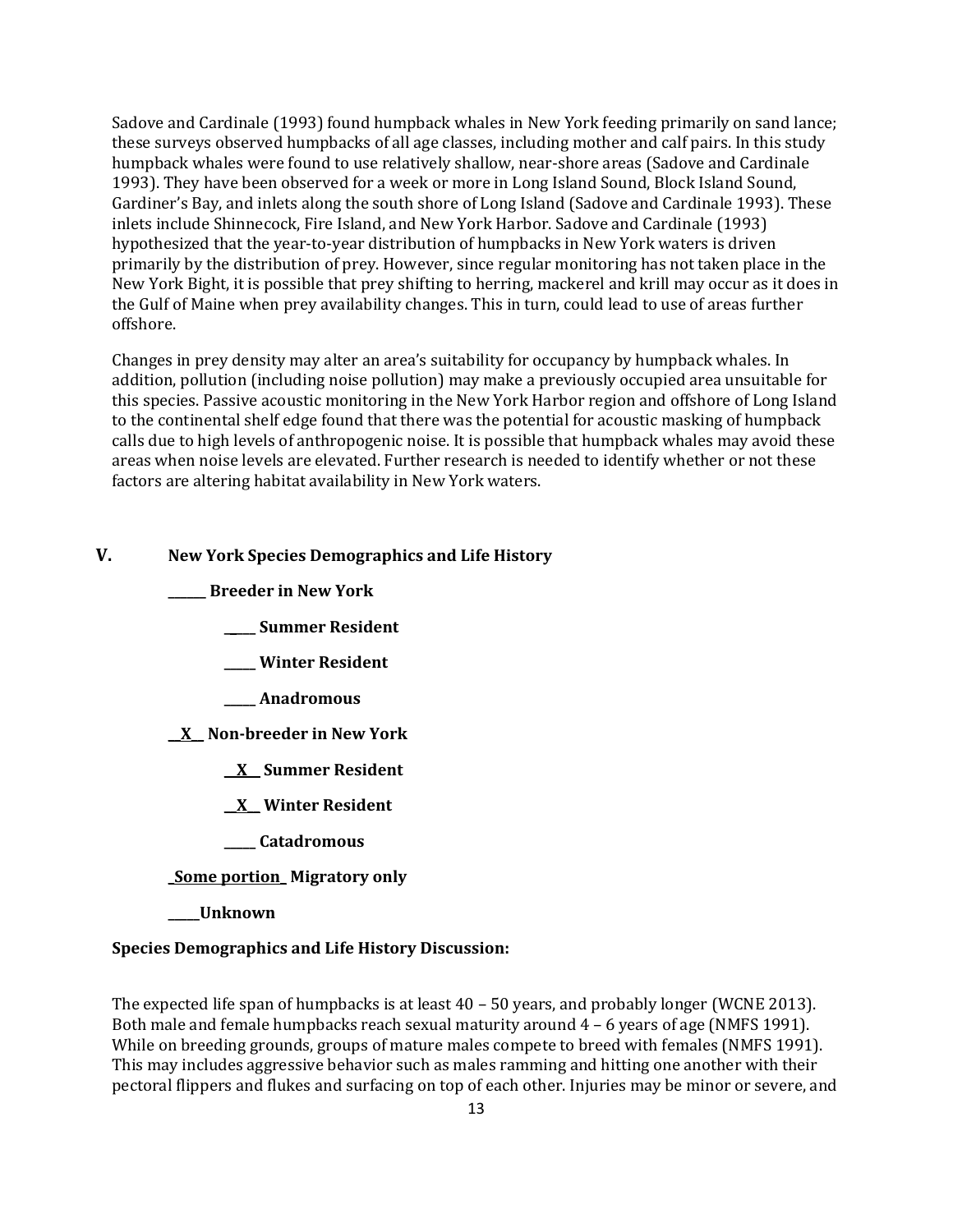a few deaths have been reported (NMFS 1991). Males sing their distinctive song on breeding grounds; it is believed that this may be a way to attract and/or advertise to females. However, the function has not been definitively determined (NMFS website). Recordings of humpback whale song on the feeding grounds throughout the year are believed to correspond with hormonal activity and potentially demonstrate that not all humpbacks migrate to low-latitude breeding grounds (Vu et al. 2012).

Females typically give birth every two to three years, although annual calving has been observed (NMFS 1991). Calves are born on the winter breeding grounds after an  $11 - 12$  month gestation period (NMFS 1991). Females with calves are usually the last to arrive on the summer feeding grounds (Dawbin 1997). Calves are weaned in December or January.

Humpback whales give birth in low-latitude breeding grounds (in the West Indies for North Atlantic humpbacks). Humpback whales from all different feeding grounds in the North Atlantic in the West Indies, although those who summer in the waters off of Iceland and Norway are less likely to winter in the West Indies (Stevick et al. 2003b). Stevick et al. (2003b) found that whales from the western North Atlantic arrived on the breeding grounds significantly earlier than those from eastern feeding grounds. This could potentially affect the amount of genetic mixing between these groups (Stevick et al. 2003b).

There are many indications that demographic segregation occurs during migration. In the Southern and North Pacific Oceans, late lactating females and calves are generally the first to arrive on the breeding grounds, followed by juveniles, males, non-reproductive ('resting') females, and pregnant females (Dawbin 1997, Craig et al. 2003). However, in the North Atlantic, Stevick et al. (2003b) found that males arrived in the breeding grounds significantly earlier than all females. Whether these patterns are a result of differing selective pressures in the North Atlantic or differing geographic patterns of migration timing in the North Atlantic is currently unknown.

Most humpback whales exhibit maternally-directed site fidelity, returning to the same feeding ground year after year. Seasonal migrations from feeding grounds to breeding grounds can be as long as 8,000 km (Stevick et al. 1999, Stone et al. 1990, Rasmussen et al. 2007, Robbins et al. 2008). There have been reports of longitudinal migrations between different breeding grounds separated by as much as 6,000 km (Darling and Cerchio 1993, Salden et al. 1999). Occasionally, humpback whales even migrate between oceans (Pomilla and Rosenbaum 2005). These movements are almost always made by males, who are willing to travel farther for potential mating opportunities (Darling and Cerchio 1993, Salden et al. 1999, Pomilla and Rosenbaum 2005). Females usually exhibit strict breeding site fidelity (Stevick et al. 2010). However, the longest mammalian migration every documented was by a female humpback whale. This individual was originally photographed off of Brazil, and was resighted two years later off the coast of Madagascar, a distance of at least 9,800 km (Stevick et al. 2010). It is currently unknown how often such large-scale migrations occur, but the phenomenon is believed to be more common in the Southern Hemisphere, where continents do not restrict movements to as large of an extent as in the Northern Hemisphere (Stevick et al. 2010).

Little is known about natural mortality in humpback whales. Parasites are believed to play some role including the nematode *Crassicauda boopis*, which is believed to cause morbidity and mortality in other species of baleen whales (Lambertson 1985, 1986; Lambertsen et al. 1986). Killer whales are also believed to occasionally prey upon humpback whales. In the western North Atlantic, about 14% of individually identified humpback whales exhibit rake marks on their flukes from killer whales (Katona et al. 1988). There have been at least two documented attacks on humpback whales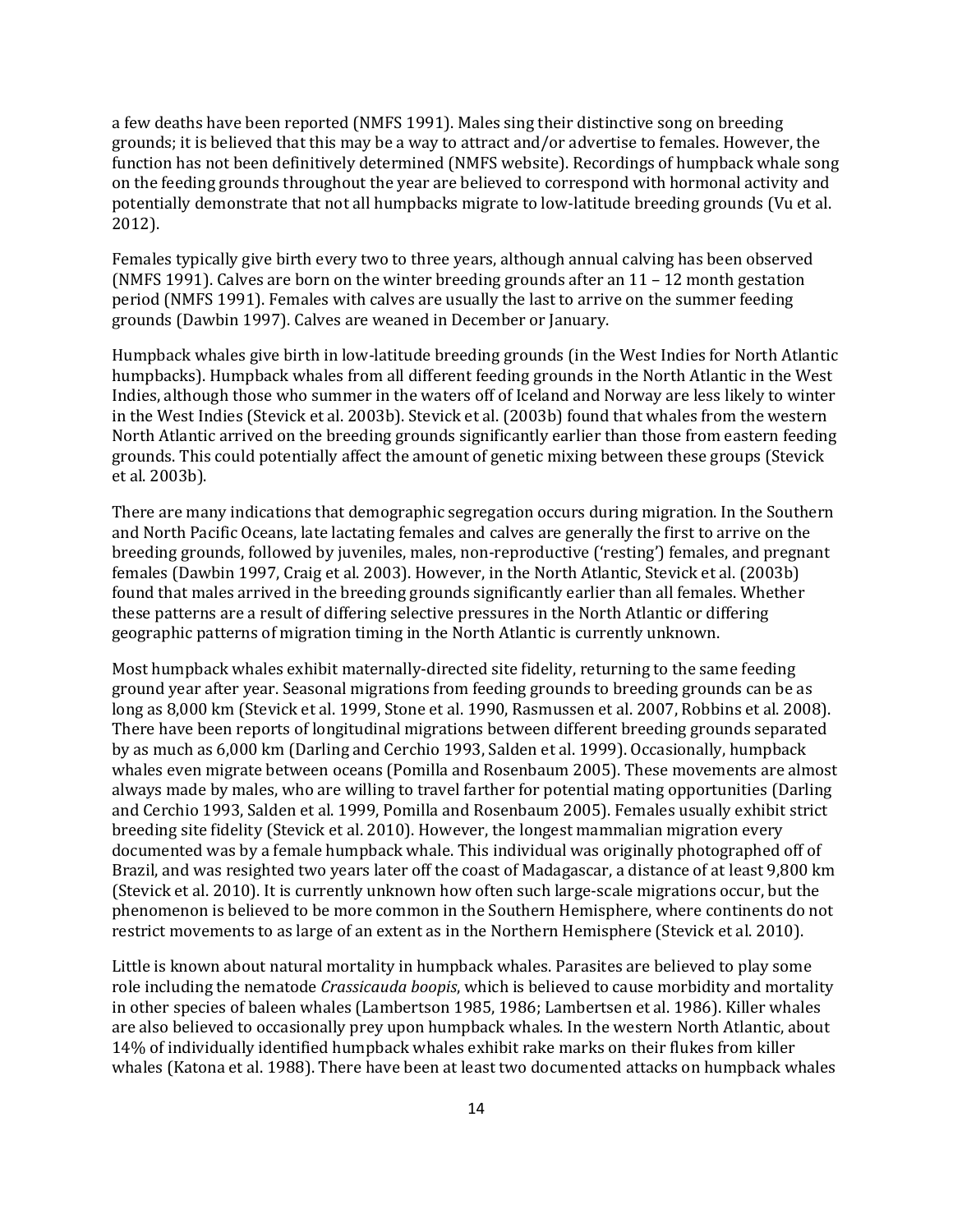by killer whales on the Grand Banks in Newfoundland (Whitehead 1987). Shark predation may also play a role in natural mortality of young and weak individuals (NMFS 1991).

In the winter of 1987 – 1988, at least 14 humpback whales died in Cape Cod Bay from paralytic shellfish poisoning (PSP) (Geraci et al. 1990). Another animal was reported dead in New York waters in 1988, also of PSP. It is believed that the actual number of mortalities is higher than this, as whales most likely died at sea and were never observed (NMFS 2011). Humpback whales also occasionally become trapped in pack ice. In Newfoundland, there was one ice entrapment event when about 25 humpbacks became entrapped in ice, and some mortality occurred (NMFS 1991).

There have been several Unusual Mortality Events (UMEs) declared for humpback whales since 2000. In 2003, a UME was declared when about 12-15 humpbacks died on Georges Bank (NMFS 2011). While the cause has not been officially declared, some of the whales tested positive for low levels of domoic acid (NMFS 2011). Seven humpbacks were part of a UME in New England in 2005, and 21 dead humpbacks were found between July and December in 2006. The causes of the mortalities are currently unknown (NMFS 2011).

Vessel collision and entanglement in fishing gear are considered the two major human-caused sources of mortality and serious injury (NMFS 2013).

# **VI. Threats:**

Two of the best known anthropogenic threats to large whale populations include vessel strikes and fishery interactions, specifically entanglement in fishing gear. 60% of humpback whale carcasses examined by Wiley et al. (1995) showed evidence of entanglement or vessel collision being the primary cause of death. The potential biological removal (PBR) for the entire Gulf of Maine stock is currently estimated at 1.1 whales (NMFS 2011). From 2005 – 2009, the minimum annual rate of mortality and serious injury from entanglement and vessel collisions was about 5.2 humpbacks (3.8 from entanglements, and 1.4 from vessel collisions; NMFS 2011). Both of these threats are believed to be more of a problem than observational studies suggest, as many events are most likely not reported, and affected whales may die at sea and not be recovered (Heyning and Lewis 1990). Unfortunately, it is extremely difficult to track a specific event to a geographic location, so it is nearly impossible to know whether an event occurred in New York waters; however, the humpback whales observed in New York most likely come from the Gulf of Maine stock (NMFS 2011), so it is beneficial to look at total PBR and anthropogenic injuries and mortalities for this stock.

Jensen and Silber (2004) compiled information on reported ship strikes from 1975 – 2002. They found that humpback whales were the second most commonly affected species of whale, with 44 records. From 2005 – 2009, there were seven confirmed deaths of humpback whales caused by vessel collisions (NMFS 2011). Because of their coastal distribution and slow-moving tendencies, it is believed that humpback whales are at significant risk of being struck by vessels. Humpback whales are one of the few species that have been observed with some regularity in the area around New York Harbor, which has high levels of vessel traffic (Sadove and Cardinale 1993).

Entanglement in fishing gear is another major threat to many species of cetaceans throughout the North Atlantic. From 2005 – 2009, at least six humpbacks have been killed and thirteen seriously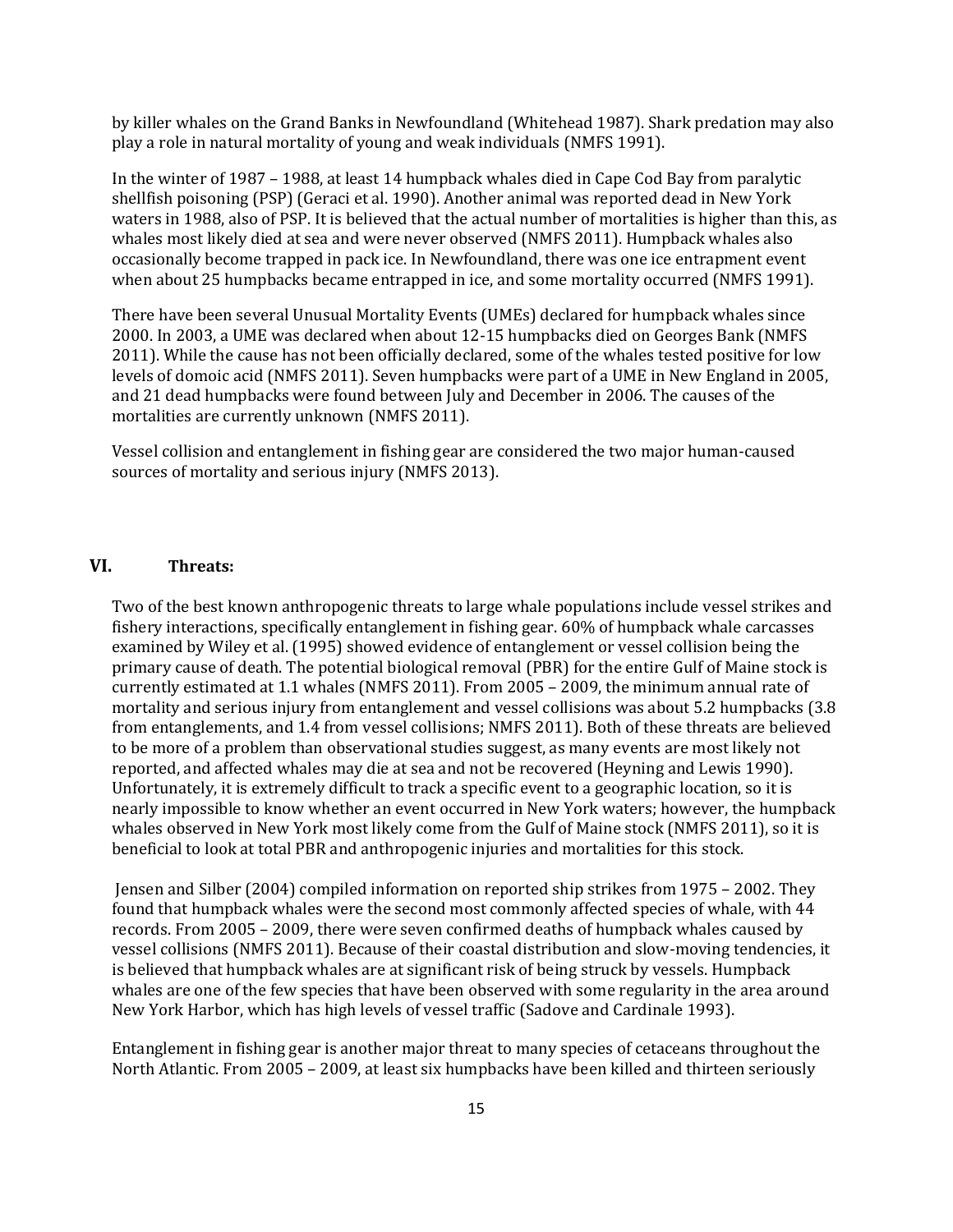injured by entanglements in fishing gear (NMFS 2011). The fate of many of the injured whales is unknown.

Provincetown Center for Coastal Studies (PCCS) and other organizations have been studying entanglement in Gulf of Maine humpbacks since 1997. Because the caudal peduncle is often involved in entanglements and is visible when humpback whales dive, photographs of scarring on this region have provided critical information on entanglement rates in the Gulf of Maine (Robbins and Mattila 2001, Robbins 2009, Robbins 2011). Between 2003 and 2006, about 65% of new individuals entering the entanglement study had evidence of a prior entanglement on their caudal peduncle (Robbins 2009). There were an estimated 203 entanglement events during this time period; only nine of them were well-documented. This led to a reporting rate of only 5.7%.

31% of humpback whales photographed in 1997 and again in 1999 showed evidence of new entanglement scarring acquired during the study period (Robbins and Mattila 2001). In 2009, 12.5% ± 5.9% of humpbacks photographed in 2008 and 2009 showed scarring that was not visible in 2008, implying that the entanglements had occurred within the year (Robbins 2011). From the work done in the Gulf of Maine, Robbins (2009) estimated an annual mortality rate of about 3% due to entanglement for Gulf of Maine humpbacks. Juveniles are more prone to entanglements than mature animals (Robbins and Mattila 2001, Robbins 2011).

Stranding and entanglement response and outreach in New York are currently provided by Riverhead Foundation. They respond to all marine mammal strandings; however, they are not authorized to disentangle large whales. The nearest group authorized by NOAA to perform such entanglements is the Rhode Island Division of Fish and Wildlife. In an attempt to reduce large whale entanglements, Cornell Cooperative Extension has begun a "ghost" gear removal project. Working with the DEC's Crustacean Unit and commercial fishermen, the project has removed 4,881 abandoned lobster traps from Long Island Sound as of June 21, 2012.

Climate change has led to temperature and current shifts throughout the North Atlantic Ocean. These changes could lead to shifts in distribution of humpback whales as occupied habitats may become unsuitable and previously unsuitable habitats may become occupied (NMFS 1991, Sadove and Cardinale 1993). The effects of other anthropogenic activities, such as offshore energy development are also largely unknown. Oil spills threaten marine mammals including the humpback whale. The other major threat of development and other human activities is noise pollution (Holt et al. 2008, Parks et al. 2010). Above a certain level of noise, some whale species are known to stop vocalizing (See Melcón 2012), and there is also the potential for masking of calls if background noise occurs within the frequencies used by calling whales (BRP 2010). In a large, solitary species, this could lead to difficulty finding other whales, including potential mates.

Recreational vessel activity, such as whale-watching, has been known to affect some species of cetaceans. Humpback whales are the main target of whale-watching activities in New York and other areas, so there is the potential that some of these negative effects may be seen. Scheidat et al. (2004) found that humpback whales in Ecuador increased dive time in the presence of whalewatching vessels, and increased their path directness when vessels left. In Alaska, Baker and Herman (1989) found that humpback whales decreased their blow intervals and increased dive time when approached by vessels. Work done in the southern Gulf of Maine has so far found no negative long-term effects such as decreased calving rate and calf survival as a result of whalewatching activities (Weinrich and Corbelli 2009).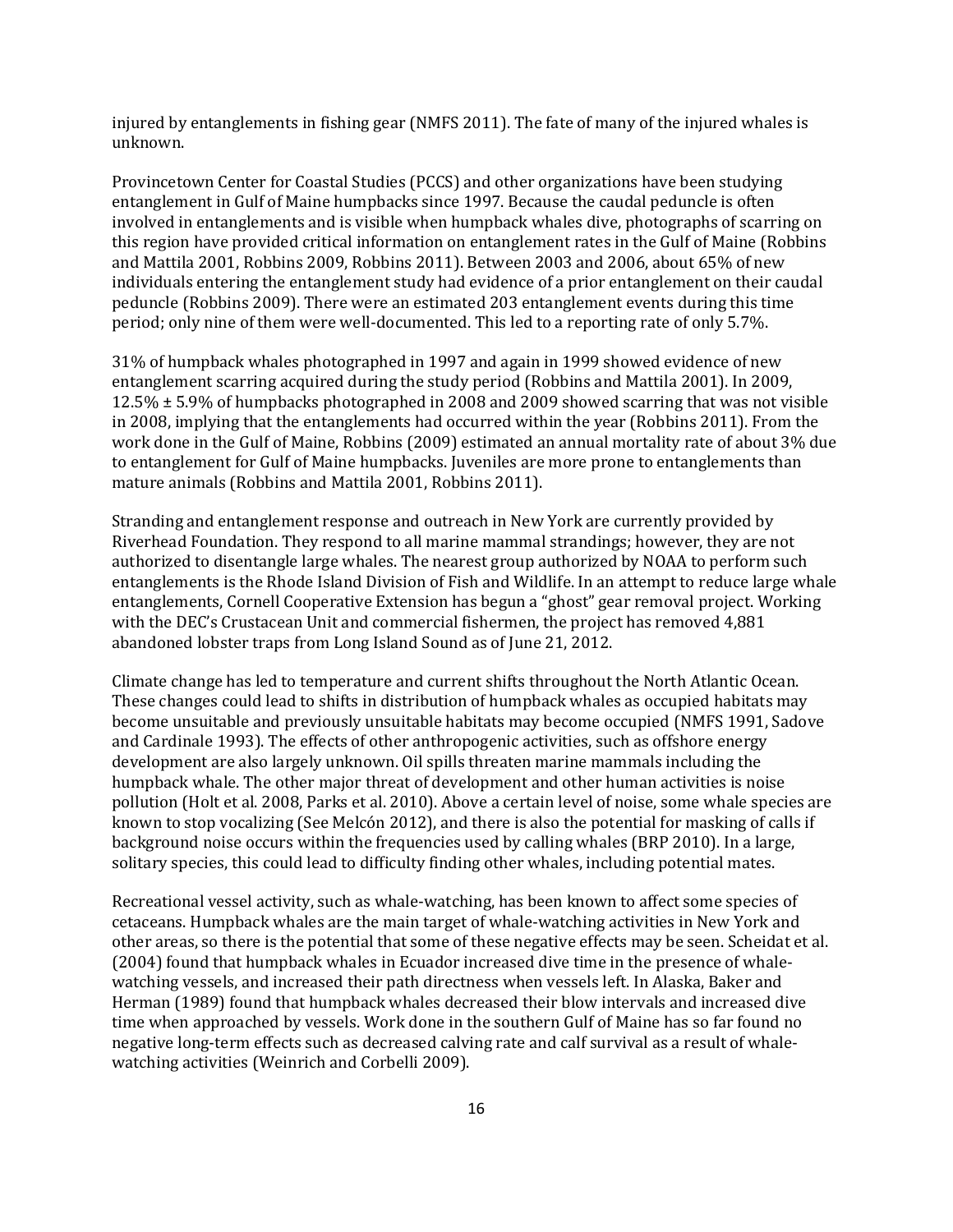It is currently believed that contaminants such as organochlorines, organotins, and heavy metals do not negatively impact humpback whales and other baleen as much as other marine mammals (O'Shea and Brownell 1994). Humpback whales feed at a low trophic level, and so there is little chance for the bioaccumulation of toxins that occurs in many of the odontocetes (toothed whales). While no significant effects of contaminants has yet been documented, it is possible that exposure has long-term effects such as reduced reproductive success and/or long-term survival. It is also possible that ingestion of solid pollutants (garbage) may occur, which could lead to potential blockage of the stomach.

# **Are there regulatory mechanisms that protect the species or its habitat in New York?**

**\_\_\_\_\_\_\_ No \_\_\_\_\_ Unknown**

\_\_X\_\_ **Yes** 

The humpback whale is protected in the United States by its status as a federally Endangered species. In addition, the humpback whale (along with all other marine mammals) receives federal protection under the Marine Mammal Protection Act of 1972 (MMPA). The humpback whale is protected internationally from commercial hunting under the International Whaling Commission's (IWC) global moratorium on whaling. The moratorium was introduced in 1966, and is voted on by member countries (including the United States) at the IWC's annual meeting.

Humpback whales are also protected under the Environmental Conservation Law (ECL) of New York. The humpback whale is listed as a state endangered species in New York. Section 11 – 0535 protects all state-listed endangered and threatened species and makes it illegal to take, import, transport, possess or sell any listed species or part of a listed species. In addition, Article 17 of the ECL works to limit water pollution, and Article 14 presents the New York Ocean and Great Lakes Ecosystem Conservation Act. Both of these help to protect the habitat of the humpback whale. Whether they are adequate to protect the habitat is currently unknown. Unfortunately, we do not know much about humpback whale distribution in New York, so it is impossible to assess whether the habitat protection afforded by these acts are effective.

The North Atlantic Large Whale Take Reduction Plan identified floating groundline used in the trap and pot fisheries as an entanglement threat for large whales. It is often difficult to determine which fishery entangling gear is from; however, 53% of identified entanglements on North Atlantic right whales and humpback whales examined by Johnson et al. (2005) involved trap and pot gear. The National Marine Fisheries Service subsequently passed a new law making it mandatory for all pot and trap fisheries to switch over to sinking groundline by 2008. To encourage compliance by fishermen, DEC's Marine Endangered Species and Crustacean Unit partnered with the Cornell Cooperative Extension of Suffolk County and initiated gear buyback programs, which removed 16.9 tons of floating rope from New York's commercial lobster fishery. Further analysis is required before it is known if any real reduction in large whale entanglement has occurred as a result of the switch from floating to sinking groundline.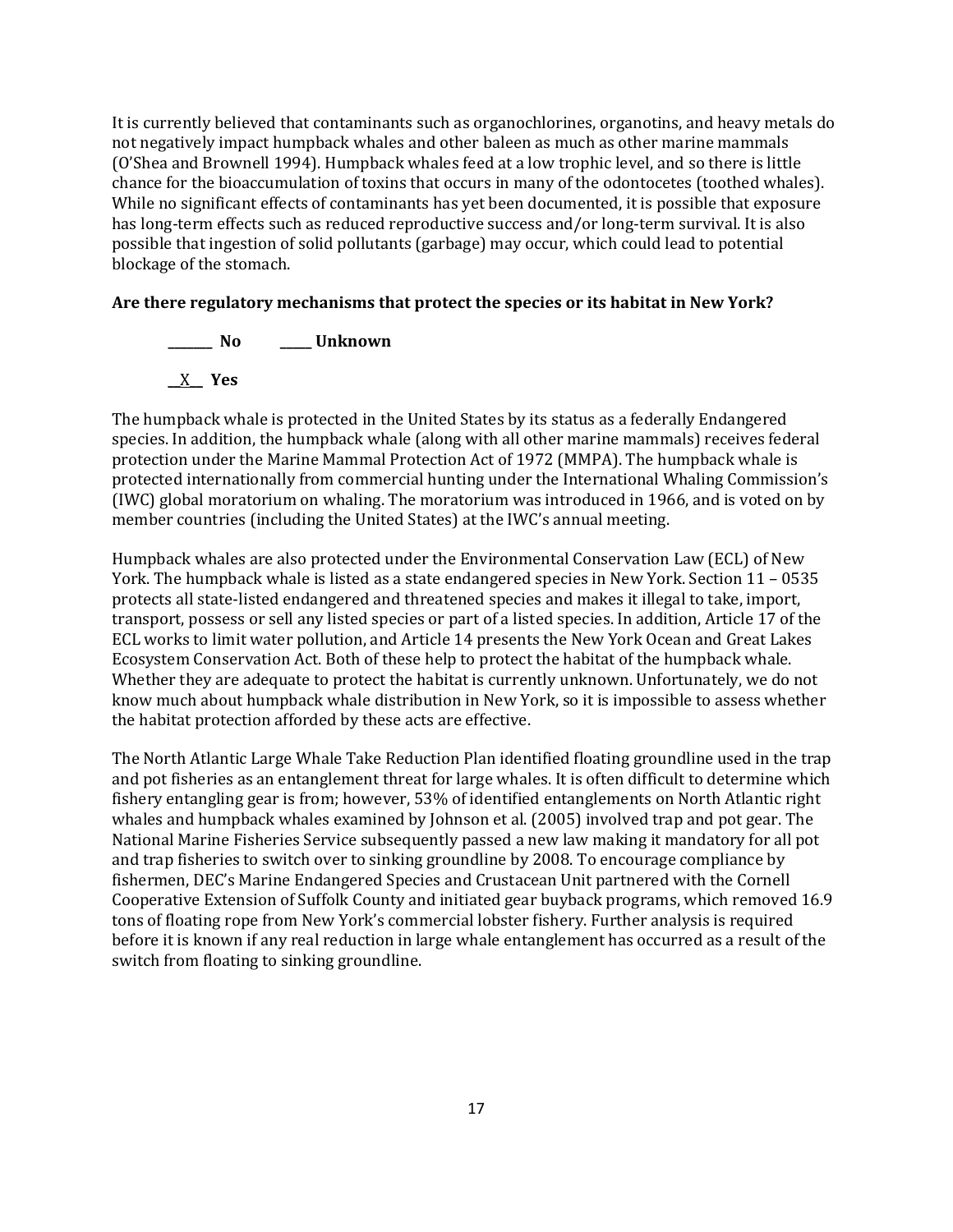### **Describe knowledge of management/conservation actions that are needed for recovery/conservation, or to eliminate, minimize, or compensate for the identified threats:**

It is still largely unknown how humpback whales utilize New York coastal waters. What information we do have comes from surveys done in the 1970s – early 1990s, and it is possible that humpback whales may have shifted their distribution and habitat use patterns since then. Long-term surveys and monitoring strategies should be developed by the state.

If it is known where and when humpback whales are occurring in New York waters, more effective management and conservation strategies can be deployed. Seasonal speed restrictions on vessels in high use areas could be put into effect. In addition, seasonal and/or area closures on certain fisheries where the gear poses the largest threat to large whales (ie. pot and/or gillnet fisheries) may help minimize entanglement in gear.

Near real-time acoustic monitoring of large whales, specifically right whales, is currently being used off of the coast of Massachusetts in an effort to reduce vessel collisions with large whales. When a right whale is detected, an alert goes out to all large shipping vessels in the area, and a speed restriction goes into place. Similar monitoring in New York could help reduce the threat of vessel collisions with large whales in coastal waters.

The humpback whale would benefit greatly from further research. Little is known about its population, behavior and threats while in the New York Bight. Further research into the actual effects that threats such as climate change are having on humpback whales is warranted. In addition, education on this species and the importance of reporting ship strikes and entanglements is encouraged.

### **References**

Baker, S. C. and L. M. Herman. 1989. Behavioral responses of summering humpback whales to vessel traffic: experiments and opportunistic observations. No. NPS/NR/TRS-89/01. 59 pp.

Balcomb, K. C. and G. Nichols. 1982. Humpback whale censuses in the West Indies. Reports to the International Whaling Commission 32: 401 - 406.

Barco, S.G., W.A. McLellan, J.M. Allen, R.A. Asmutis-Silvia, R. Mallon-Day, E.M. Meagher, D.A. Pabst, J. Robbins, R.E. Seton, W.M. Swingle, M.T. Weinrich and P.J. Clapham. 2002. Population identity of humpback whales (Megaptera novaeangliae) in the waters of the U.S. mid-Atlantic states. J. Cetacean Res. Manage. 4(2): 135-141.

Barlow, J. and P. J. Clapham. 1997. A new birth-interval approach to estimating demographic parameters of humpback whales. Ecology 78: 535 - 546.

Best, P. B. 1987. Estimates of the landed catch of right (and other whalebone) whales in the American fishery, 1805 - 1909. Fisheries Bulletin 85(3): 403 - 418.

Bioacoustics Research Program (BRP). 2010. Determining the seasonal occurrence of cetaceans in New York coastal waters using passive acoustic monitoring. Cornell Lab of Ornithology: Bioacoustics Research Program. TR 09-07. 60 pp.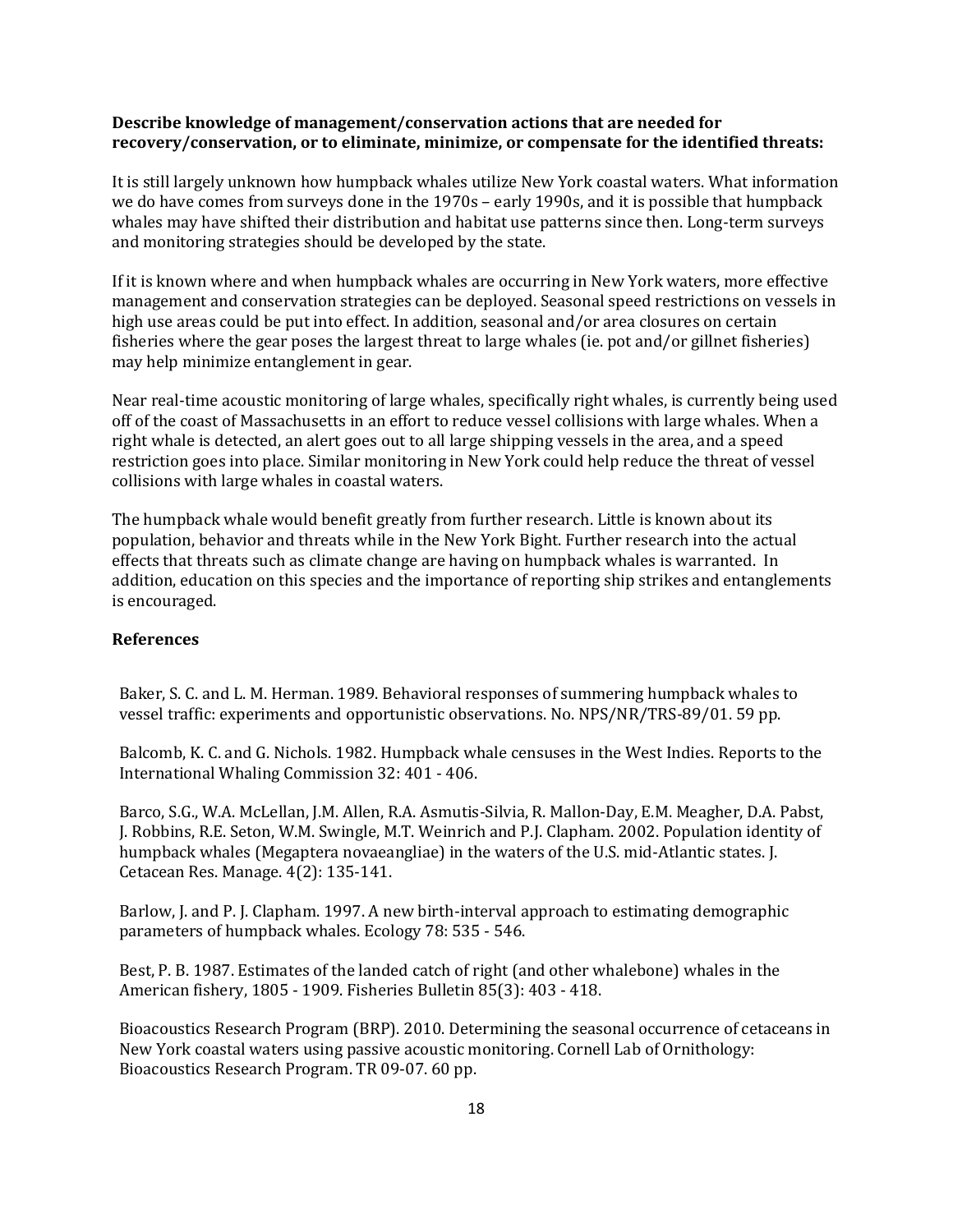Braham, H. W. 1984. The status of endangered whales: an overview. Marine Fisheries Review  $46(4): 2 - 6.$ 

Brandão, A., Butterworth, D.S., and Brown, M.R. 2000. Maximum possible humpback whale increase rates as a function of biological parameter values. Journal of Cetacean Research and Management (Suppl.) 2:192-193.

CETAP. 1982. A characterization of marine mammals and turtles in the mid- and north Atlantic areas of the U.S. outer continental shelf, final report, Cetacean and Turtle Assessment Program, University of Rhode Island. Washington, DC, Bureau of Land Management. #AA551-CT8-48: 576.

Clapham, P.J., J. Barlow, M. Bessinger, T. Cole, D. Mattila, R. Pace, D. Palka, J. Robbins and R. Seton. 2003. Abundance and demographic parameters of humpback whales from the Gulf of Maine, and stock definition relative to the Scotian Shelf. Journal of Cetacean Research and Management 5(1): 13-22.

Darling, J. D. and S. Cerchio. 1993. Movement of a humpback whale (Megaptera novaeangliae) between Japan and Hawaii. Marine Mammal Science 9: 84 - 89.

Dawbin, W. H. 1997. Temporal segregation of humpback whales during migration in southern hemisphere waters. Memoirs of the Queensland Museum 42: 105 - 238.

Fogarty, M.J., E.B. Cohen, W.L. Michaels and W.W. Morse 1991. Predation and the regulation of sand lance populations: An exploratory analysis. ICES Mar. Sci. Symp. 193: 120-124.

Geraci, J. R. et al. 1990. Humpback whales (*Megaptear novaeangliae*) fatally poisoned by dinoflagellate toxin. Canadian Journal of Fisheries and Aquatic Science 46(11): 1895 - 1898.

Hays, G.C., A.J. Richardson, C. Robinson. 2005. Climate change and marine plankton. Trends in Ecology and Evolution: 20(6).

Heyning, J.E., and T.D. Lewis. 1990. Entanglements of baleen whales in fishing gear off southern California. Reports to the International Whaling Commission 40:427-431.

Holt, M. M., D. P. Noren, V. Veirs, C. K. Emmons and S. Veirs. 2008. Speaking up: killer whales (*Orcinus orca*) increase their call amplitude in response to vessel noise. Journal of the Acoustical Society of America 125(1): EL27 - EL32.

IWC 2002. Report of the Scientific Committee. Annex H: Report of the Sub-committee on the Comprehensive Assessment of North Atlantic humpback whales. J. Cetacean Res. Manage. 4 (supplement): 230-260.

Jensen, A. S., and G. K. Silber. 2004. Large Whale Ship Strike Database. U.S. Department of Commerce, NMFS-OPR-25 37.

Johnson, A., G. Salvador, J. Kenney, J. Robbins, S. Kraus, S. Landry and P. Clapham. 2005. Fishing gear involved in entanglements of right and humpback whales. Marine Mammal Science 21(4): 635 - 645.

Katona, S. K., J. A. Beard, P. E. Girton and F. Wenzel. 1988. Killer whales (*Orcinus orca*) from the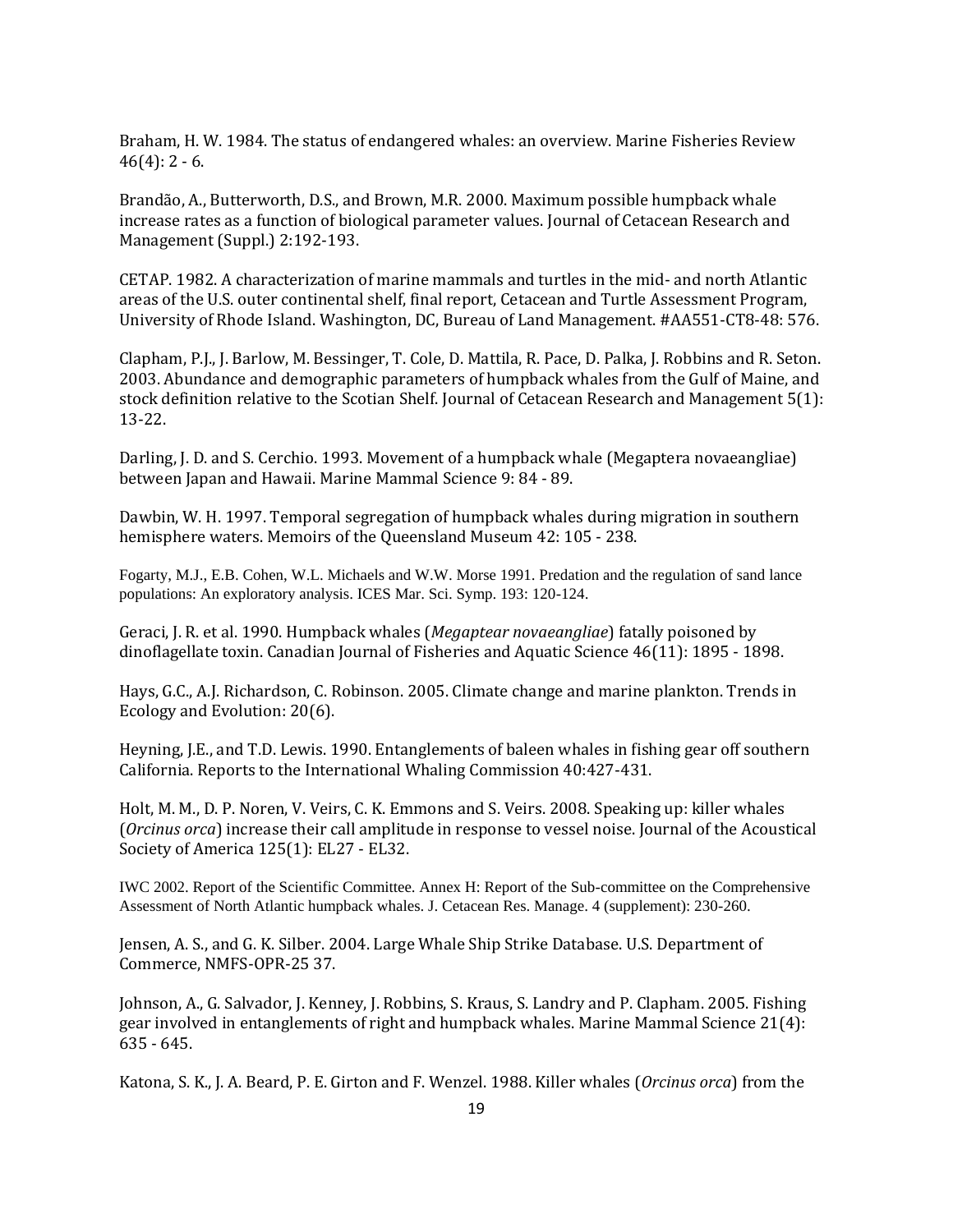Bay of Fundy to the Equator, including the Gulf of Mexico. Rit. Fiskideldar 11: 205 - 224.

Lambertsen, R. H. 1985. Taxonomy and distribution of a *Crassicauda* spp. infecting the kidney of the common fin whale, *Balaenoptera physalus* (Linne 1758). Journal of parasitology 71: 485 - 488.

Lambertsen, R. H., B. Birnir, and J. E. Bauer. 1986. Serum chemistry and evidence of renal failure in the North Atlantic fin whale population. Journal of Wildlife Disease 22: 389 - 396.

Lambertsen, R.H. 1986. Disease of the common fin whale (*Balaenoptera physalus*) crassicaudiosis of the urinary system. Journal of Mammalogy 67(2):353–366.

Mackas, D.L., Goldblatt, and A.G. Lewis. 1989. Importance of walleye Pollack in the diets of marine mammals in the Gulf of Alaska and Bering Sea and implications for fishery management, pp. 701– 726 *In* Proceedings of the international symposium on the biology and management of walleye Pollack, November 14-16,1988, Anchorage, AK. Univ. AK Sea Grant Rep. AK-SG-89-01.

Mattila, D. K., P. J. Clapham, O. Vasquez and R. Bowman. 1994. Occurrence, population composition and habitat use of humpback whales in Samana Bay, Dominican Republic. Canadian Journal of Zoology 72: 1898 - 1907.

Mattila, D. K., P. J. Clapham, S. K. Katona and G. S. Stone. 1989. Population composition of humpback whales on Silver Bank. Canadian Journal of Zoology 67: 281 - 285.

Melcón, M. L., A. J. Cummins, S. M. Kerosky, L. K. Roche, S. M Wiggins, and J. A. Hildebrand. 20120. Blue whales respond to anthropogenic noise. PLoS ONE 7(2): e32681. doi:10.1371/journal.pone.0032681

National Marine Fisheries Service (NMFS). 1991. Recovery Plan for the Humpback Whale (*Megaptera novaeangliae*). Prepared by the Humpback Whale Recovery Team for the National Marine Fisheries Service, Silver Spring, Maryland. 105 pp.

National Marine Fisheries Service (NMFS). 2013. Humpback whale (*Megaptera novaeangliae*): Gulf of Maine stock. NOAA Fisheries Marine Mammal Stock Assessment Reports. National Marine Fisheries Service, Silver Spring, MD. 11 pp.

Parks, S. E., M. Johnson, D. Nowacek and P. L. Tyack. 2011. Individual right whales call louder in increased environmental noise. Biology Letters 7(1): 33 - 35.

Payne, P. M., J. R. Nicholas, L. O'Briend and K. D. Powers. 1986. The distribution of the humpback whale, *Megaptera novaeangliae*, on Georges Bank and in the Gulf of Maine in relation to densities of the sand eel, *Ammodytes americanus*. Fisheries Bulletin 84: 271 - 277.

Pomilla, C. and H. C. Rosenbaum. 2005. Against the current: an inter-oceanic whale migration event. Biology Letters 1: 476 - 479.

Quinn, TJ.II, and H.J. Niebauer. 1995. Relation of eastern Bering Sea walleye Pollock (*Theragra chalcogramma*) recruitment to environmental and oceanographic variables, pp. 497-507 *In* R.J. Beamish (ed.), Climate change and northern fish populations. Canadian Special Publication of Fisheries and Aquatic Sciences 121.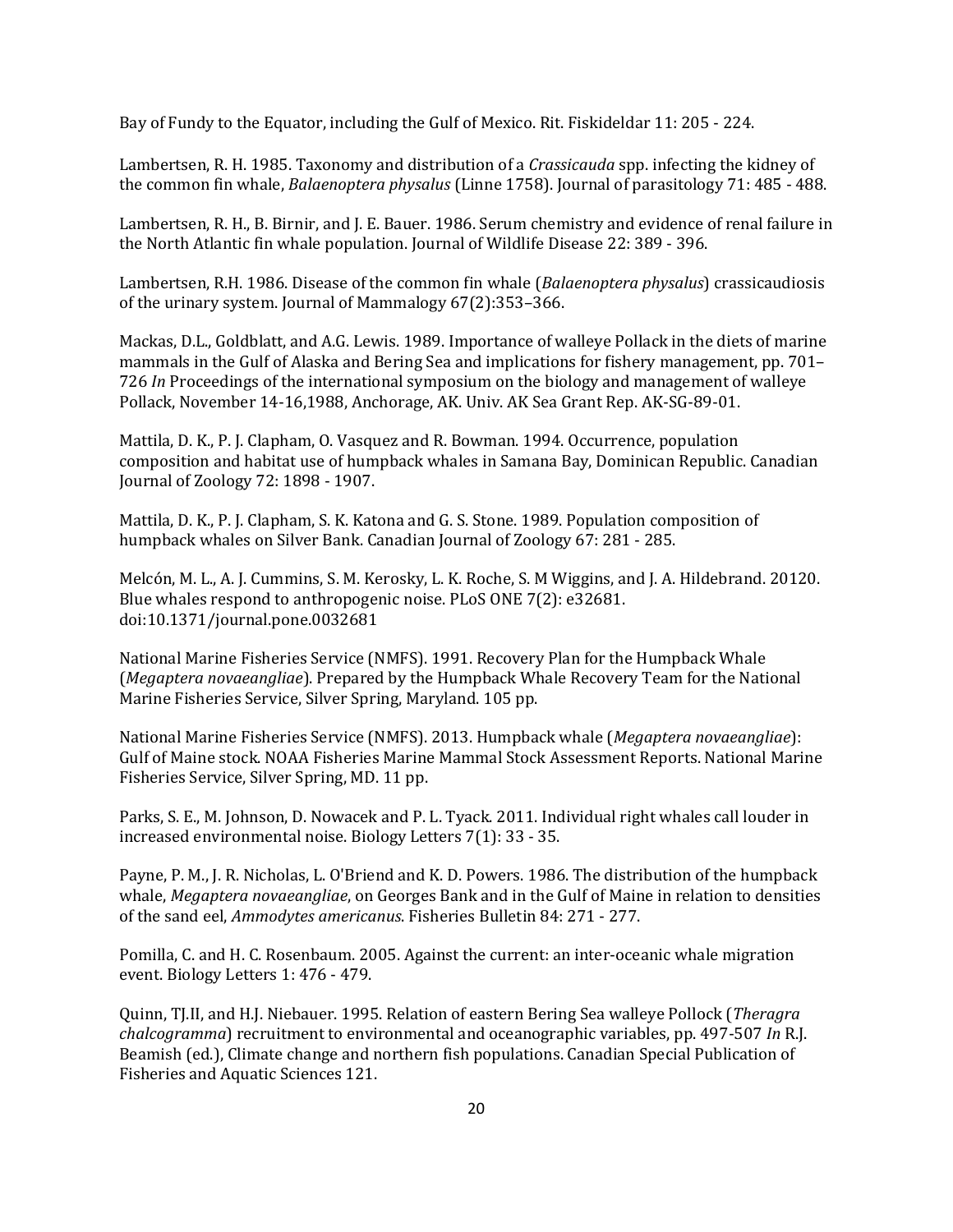Rasmussen, K., D. M. Palacios, J. Calambokidis, M. T. Saborio, L. Dalla Rosa, E. R. Secchi, G. H. Steiger, J. M. Allen and G. S. Stone. 2007. Southern Hemisphere humpback whales wintering off Central America: insights from water temperature into the longest mammalian migration. Biology Letters 3: 302 - 305.

Richardson, W. J., C. R. Greene, Jr., C. I. Malme and D. H. Thomson. 1995. Marine Mammals and Noise. Academic Press, San Diego, California.

Robbins J, and D. K. Mattila. 2001. Monitoring entanglements of humpback whales (*Megaptera novaeangliae*) in the Gulf of Maine on the basis of caudal peduncle scarring. Unpublished report to the Scientific Committee of the International Whaling Commission: SC/53/NAH25.

Robbins, J. 2007. Structure and dynamics of the Gulf of Maine humpback whale population. PhD dissertation. Universitiy of St. Andrews, St. Andrews, Scotland.

Robbins, J. 2009. Scar-Based inference into Gulf of Maine humpback whale entanglement: 2003- 2006, Report to the National Marine Fisheries Service. Order Number EA133F04SE0998.

Robbins, J. 2011. Scar-based inference into Gulf of Maine humpback whale entanglement: 2009, Report to the National Marine Fisheries Service. Order number EA133F09CN0253.

Robbins, J., L. Dalla Rosa, J. M. Allen, D. K. Mattila and E. R. Secchi. 2008. Humpback whale photoidentification reveals exchange between American Samoa and the Antarctic Peninsula, and a new mammalian distance record. IWC Scientific Committee Document SC/60/SH5.

Sadove, S. S. and P. Cardinale. 1993. Species composition and distribution of marine mammals and sea turtles in the New York Bight. Final Report to U.S. Dept. of the Interior, Fish and Wildlife Service Southern New England-New York Bight Coastal Fisheries Project. Charlestown, RI.

Salden, D. R., L. M. Herman, M. Yamaguchi, and F. Sato. 1999. Multiple visits of individual humpback whales (*Megaptera novaeangliae*) between the Hawaiian and Japanese winter grounds. Canadian Journal of Zoology 77: 504 - 508.

Scheidat, M. C. Castro, J. Gonzalez and R. Williams. 2004. Behavioural responses of humpback whales (*Megaptera novaeangliae*) to whalewatching boats near Isla de la Plata, Machalilla National Park, Ecuador. Journal of Cetacean Research and Management 6(1): 63 - 68.

Smith, T. D. and R. R. Reeves. 2003. Estimating historic humpback removals from the North Atlantic: an update. Journal of Cetacean Research and Management 5.

Stevick, P. T., M. C. Neves, F. Johansen, M. H. Engel, J. Allen, M. C. C. Marcondes and C. Carlson. 2010. A quarter of a world away: female humpback whale moves 10000 km between breeding areas. Biology Leters 7: 299 - 302.

Stevick, P. T., N. Oien and D. K. Mattila. 1999. Migratory destinations of humpback whales from Norwegian and adjacent waters: evidence for stock identity. Journal of Cetacean Research and Management 1: 147 - 152.